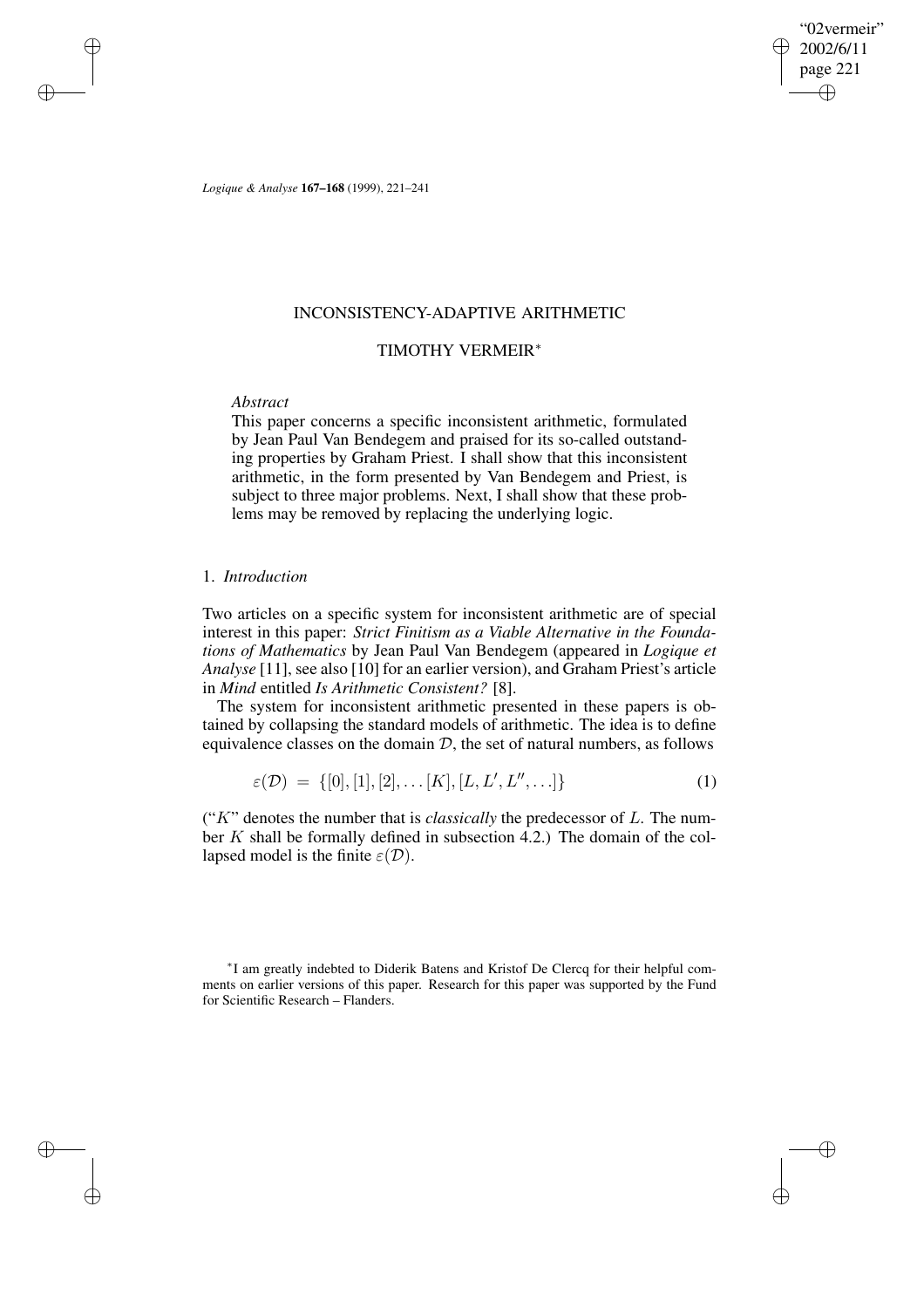✐

#### 222 TIMOTHY VERMEIR

The resulting model is given the Logic of Paradox  $(LP)^{1}$  as underlying logic—see [6] and [7]. According to this logic, formulas receive non-empty subsets of  $\{0, 1\}$  as truth values. The value  $\{1\}$  indicates that a formula is true (only), the value  $\{0\}$  that it is false (only), and the value  $\{0, 1\}$  that it is both true and false.

In a collapsed model, an equality  $t_1 = t_2$  is true if there is a number in the equivalence class  $\varepsilon(t_1)$  that is equal to a number in the equivalence class  $\varepsilon(t_2)$ . The equality is false whenever there are two numbers, one belonging to the first equivalence class, and one to the second, which are not equal in classical arithmetic. It follows that  $L = L$  is both true and false, as is the case for  $\sim L = L$ . In the sequel, I shall employ IA<sub>C</sub> to refer to this particular system for inconsistent arithmetic.

In [8], Graham Priest proves the following lemma (CA abbreviates Classical Arithmetic)

# *Lemma 1*: (The Collapsing Lemma [8]) *For any wff*  $\varphi$ *, if*  $\varphi$  *is true/false in* CA, then  $\varphi$  is true/false in IA<sub>C</sub>.

The intuitive interpretation of  $IA<sub>C</sub>$  is that all numbers classically smaller than  $L$  behave consistently, that is classically.  $L$  and all of its successors on the other hand do not: every property  $P$  that holds for one of them, inevitably holds for them all.<sup>2</sup> Thus, intuitively,  $0 = 1$  is false, and  $1 = 1$  is true according to  $IA<sub>C</sub>$ , just as the Collapsing Lemma states.

However, lemma 1 should be understood in the light of the logic LP. A correct understanding of this lemma requires that one realizes that, where truth and falsity are taken to exclude each other in the classical case, they definitely do not exclude each other in the context of LP. Hence, the lemma does not prohibit that a formula is true *only* in CA, while both true and false in  $IA<sub>C</sub>$ .

Both authors have claimed a number of things about  $IA<sub>C</sub>$ . Among these are that the system is finitely axiomatizable and that it comprises all of classical arithmetic. The central point I want to make in this paper, is that many of these claims are indeed correct, but *only* if one replaces LP by a (very) different logic.

<sup>1</sup> Characteristic for this logic is that there is no *real* implication: the implication is defined by the classical  $A \rightarrow B =_{\text{def}} \sim A \vee B$ , which, in a paraconsistent environment is not detachable.

<sup>2</sup> As such, these numbers are indistinguishable, and we can thus speak of a *finite domain*. The number  $L$  is taken to be (by Graham Priest, see [8] and [9]) so large that it does not have any physical meaning, a number "larger than the number of combinations of fundamental particles in the cosmos" ([8], page 338).

✐

✐

✐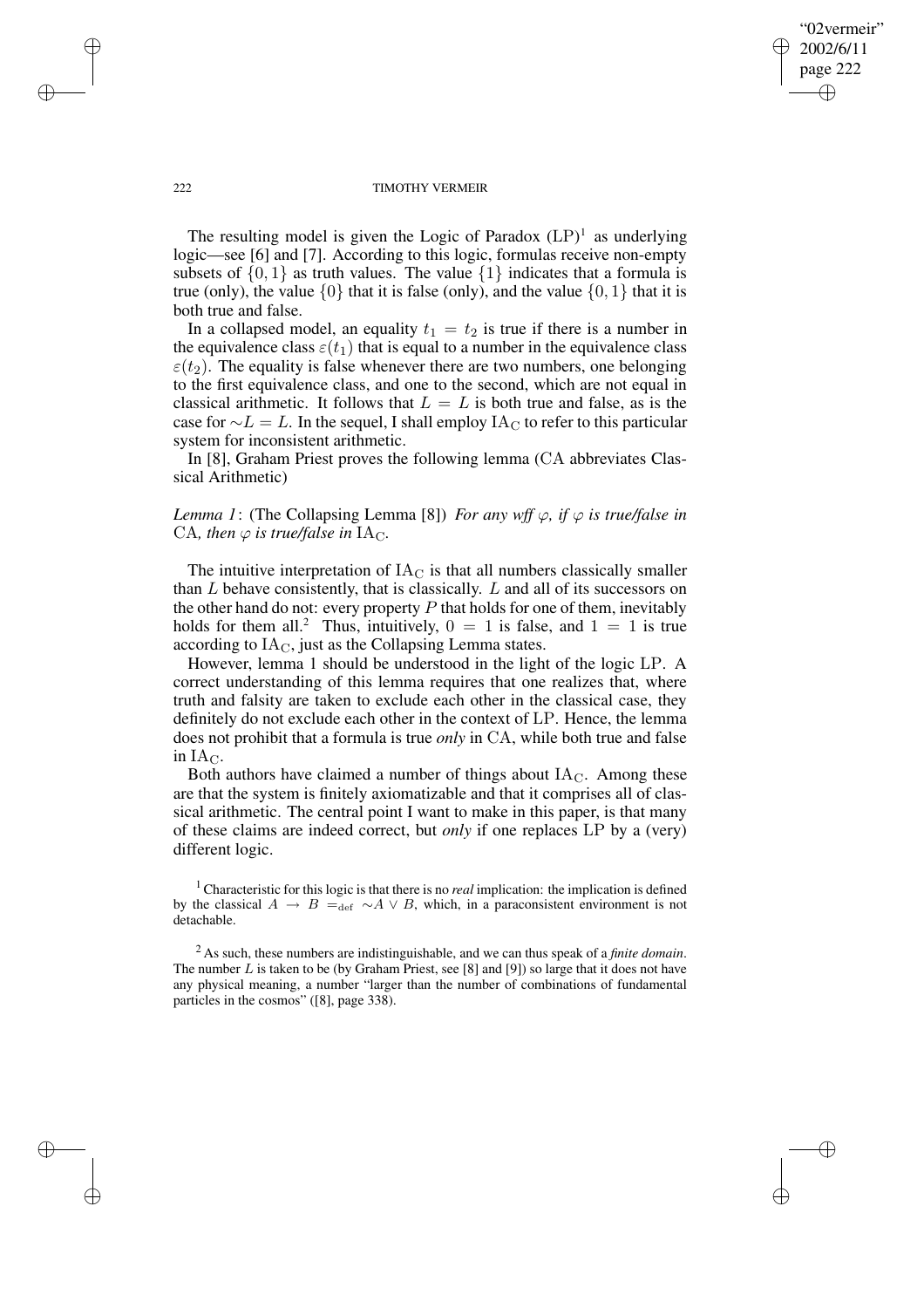In the next section, I shall raise three major objections to the system  $IA<sub>C</sub>$ . These objections typically derive from properties of the underlying logic LP. In section 3, two logics are briefly described, namely the logic CLuNs (3.1), and ACLuNs2 (3.2). These two logics will form the basis of the different systems that will be constructed in section 4. The following section then describes a final attempt, and the solution to the problems at hand.

# 2. *Some problems with*  $IA<sub>C</sub>$

✐

✐

✐

✐

### *Gödel's theorem and maximal non-triviality*

Both Jean Paul Van Bendegem and Graham Priest have emphasized in their articles on inconsistent arithmetic, that  $IA<sub>C</sub>$  is finite, and is, as a result, not affected by Gödel's theorem: both the Gödel sentence and its negation are true in  $IA<sub>C</sub>$ .

But, there is more to the story of the Gödel-theorem, as is pointed out by Diderik Batens in his [1].<sup>3</sup> The idea behind Gödel's First Theorem is, in Batens' words, that "a domain is only completely described by some theory if the latter is maximally non-trivial (. . .) Any axiomatization of CA is incomplete because one may add an axiom to it, and still get a non-trivial theory."  $(1]$ , section 10).

It can easily be seen that this aspect of the theorem is not avoided by  $IA<sub>C</sub>$ . If we would add the axiom  $t = t'$ , for any number t classically between 0 and L, we obtain a number theory that is non-trivial. Hence,  $IA<sub>C</sub>$  is not maximally non-trivial, and not complete in the sense described above.

# *Elaborate axiomatization*

As we have just seen, the logic LP, underlying  $IA<sub>C</sub>$  as defined by Van Bendegem and Priest, does not include a detachable implication. This is the cause of a next, quite severe problem from which  $I_{\text{AC}}$  suffers.

Since there is no detachable implication, there is no means of expressing rules like "if n and m are not equal, then  $f(n)$  and  $f(m)$  are not equal", where  $f$  is one or other function on the natural numbers.

For instance, we want to assure that all classical inequalities (up to  $L$ ) remain true in inconsistent arithmetic. All these are captured in the following

 $3$ In this article, it is also shown that there are problems with this particular interpretation of Gödel's theorem, and the proof Priest hints towards. What to think about the Gödelnumbering for instance? Surely there are wffs with a Gödelnumber larger than L. (All unpublished papers cited here, and many more, are available from the URL http://logica.rug.ac.be/centrum/writings/.)

"02vermeir" 2002/6/11 page 223

✐

✐

✐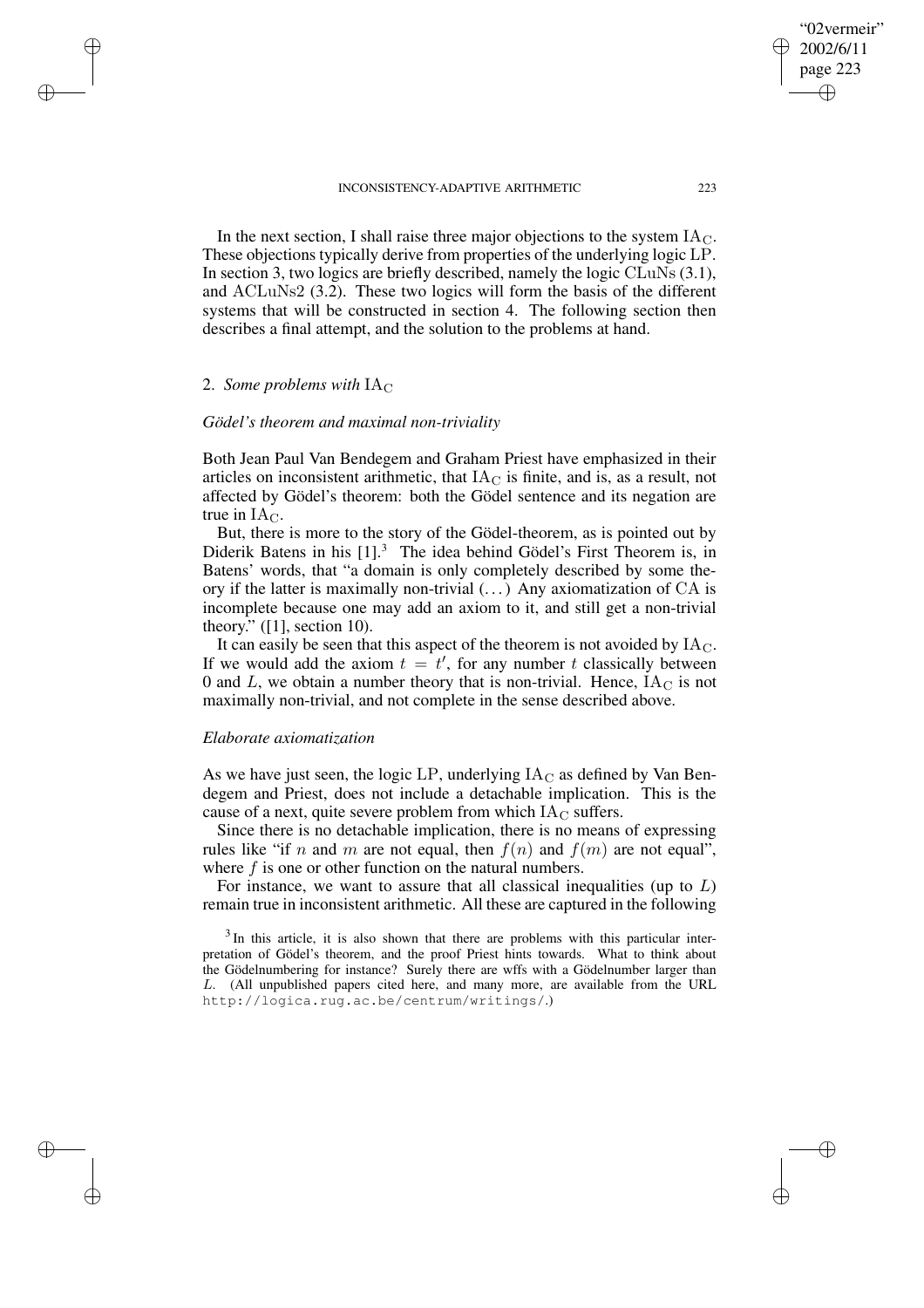✐

#### 224 TIMOTHY VERMEIR

triangle, with in total  $(L \cdot (L + 1))/2$  entries:

 $\sim 0 = 1$  $\sim l = 2$   $\sim 0 = 2$  $\sim 2 = 3$   $\sim 1 = 3$   $\sim 0 = 3$ . . . . . . . . . . . .  $\sim 0^{(L-1)} = L \quad \sim 0^{(L-2)} = L \quad \dots \quad \sim 1 = L \quad \sim 0 = L$ 

The first column can be captured by the axiom  $(\forall x) \sim x = x'$ , the second by  $(\forall x) \sim x = x''$ , and so on. This series continues up to the statement that every number is not equal to its  $L^{\text{th}}$  successor:  $(\forall x) \sim x = x^{(L)}$ . In the absence of a detachable implication, each of these  $\hat{L}$  formulas needs to be an axiom in order to capture these classical theorems.

An interesting consequence of this problem is that, although  $IA<sub>C</sub>$ , which is a finite theory, is finitely axiomatizable, it is not *sensibly* finitely axiomatizable. If, as Van Bendegem would like it,  $L$  just is the largest number, then there are not enough numbers to enumerate the axioms needed to formulate the axiomatization of  $IA_{C}$ <sup>4</sup> Enlarging L clearly worsens the problem instead of solving it.

# *The abnormality of models*

In LP, a wff A is regarded as true in a model M, if  $1 \in v_{M}(A)$ . As such, when Priest states that, for instance,  $2 + 3 = 5$  is true in all IA<sub>C</sub>-models, what he actually says is that for all models<sup>5</sup>  $M \in \mathcal{M}_{I A_C}: 1 \in v_M(2+3=5)$ . This does not exclude there being models in which this equation is also false, i.e. there are IA<sub>C</sub>-models in which  $v_M(2 + 3 = 5) = \{0, 1\}$ .  $2 + 3 = 5$  is a *paradoxical* sentence in these models.

This constitutes the third objection against  $IA<sub>C</sub>$ : although the classical truths hold in all models, there are models in which there are more true contradictions then necessary, models which are too abnormal.

✐

✐

✐

 $4A$  possible reply is to state that we could combine these L axioms into a very long conjunction. But needles to say this is not a real way out of the problem, for this particular axiom would consist of more than L tokens.

<sup>&</sup>lt;sup>5</sup> Sets of models will be denoted by  $M$ , with a subscript specifying the formal system defining the models. This notation will be used throughout the article.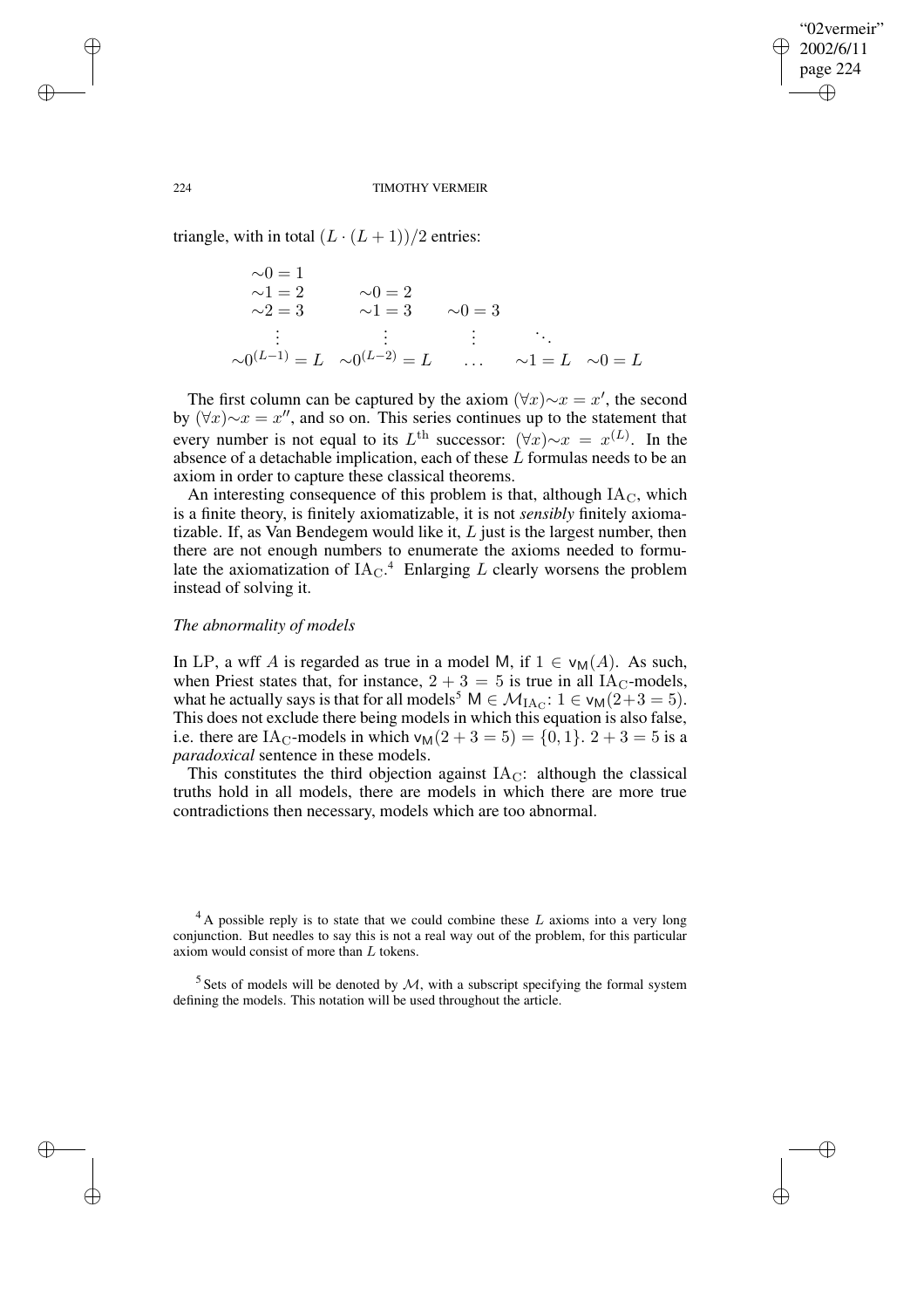# 3. *Two paraconsistent logics*

## 3.1. *The logic* CLuNs

✐

✐

✐

✐

CLuNs is a logic derived from the much poorer paraconsistent logic CLuN, first described in  $[2]$ .<sup>6</sup> The added 's' denotes the addition of the Schütteproperties, which relate to negation. For a detailed account on CLuNs, I refer to [5]. For our purpose, a brief introduction will do.

The basic idea behind CLuN and CLuNs, is that we drop from CL the consistency-presupposition, leaving only the demand for completeness: of two formulas A and  $\sim$ A, at least one must be true, but possibly both are. Unlike in Priests LP, a formula can not be true and false at the same time, but may be true together with its negation:  $v_M(A) = v_M(\sim A) = 1$ .

In CLuN, all properties of negation are lost, except for those derivable by positive logic from  $\models A \vee \neg A$ . The Schütte-properties are a way to reintroduce some central properties of negation.

The language of CLuNs is the language  $\mathcal L$  of CL, and can be defined by means of the tuple  $\langle S, C, V, \mathcal{P}^1, \mathcal{P}^2, \ldots \rangle$  where S is the set of sentential letters,  $C$  is the set of (letters for) individual constants,  $V$  the set of variables, and  $\mathcal{P}^r$  the set of predicates of arity r. L also contains *bottom*,  $\perp$ , implicitly defined by  $\perp \supset A$ .

The axioms and rules of CLuN (see also [2]) are:

| MP             | From A and $A \supset B$ to derive B                                                       |
|----------------|--------------------------------------------------------------------------------------------|
| $R\forall$     | To derive $\vdash A \supset (\forall \alpha) B(\alpha)$ from $\vdash A \supset B(\beta)$ , |
|                | provided $\beta$ does not occur in either A or $B(\alpha)$ .                               |
| R <sup>3</sup> | To derive $\vdash (\exists \alpha) A(\alpha) \supset B$ from $\vdash A(\beta) \supset B$ , |
|                | provided $\beta$ does not occur in either $A(\alpha)$ or B.                                |
| $A \supset 1$  | $A \supset (B \supset A)$                                                                  |
| $A\supset2$    | $((A \supset B) \supset A) \supset A$                                                      |
| $A \supset 3$  | $(A \supset (B \supset C)) \supset ((A \supset B) \supset (A \supset C))$                  |
| $A \perp$      | $\perp \supset A$                                                                          |
| $A\&1$         | $(A\&B) \supseteq A$                                                                       |
| $A\&2$         | $(A\&B) \supset B$                                                                         |
| $A\&3$         | $A \supset (B \supset (A \& B))$                                                           |
| AV1            | $A \supset (A \vee B)$                                                                     |
| AV2            | $B \supset (A \vee B)$                                                                     |
| AV3            | $(A \supset C) \supset ((B \supset C) \supset ((A \vee B) \supset C))$                     |
| $A \equiv 1$   | $(A \equiv B) \supset (A \supset B)$                                                       |
|                |                                                                                            |

 $6$ The name "CLuN" denotes the main idea behind it: it is a weakening of Classical Logic (CL), allowing for gluts with respect to negation.

"02vermeir" 2002/6/11 page 225

✐

✐

✐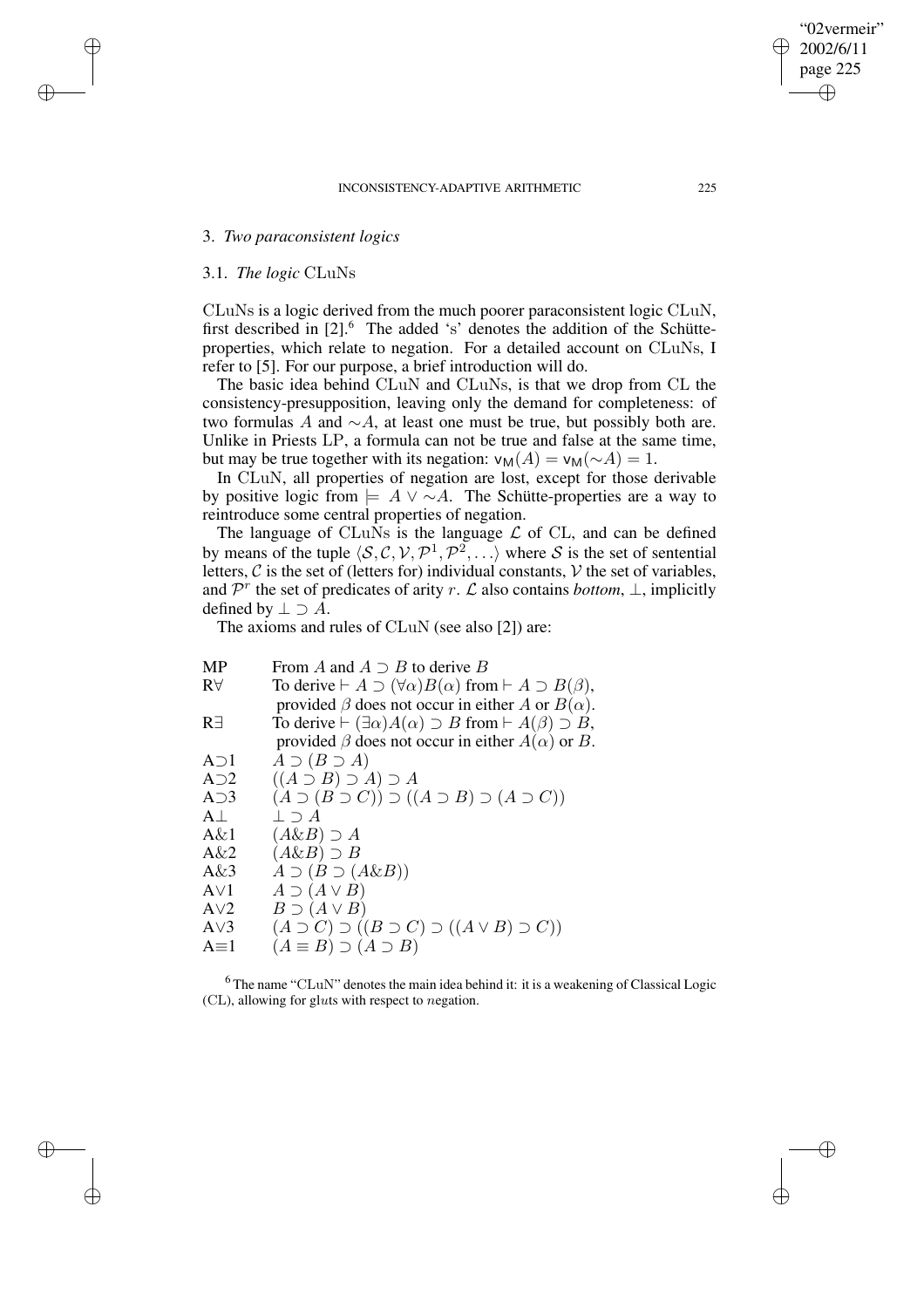"02vermeir" 2002/6/11 page 226 ✐ ✐

✐

✐

226 TIMOTHY VERMEIR

A≡2 
$$
(A \equiv B) \supset (B \supset A)
$$
  
\nA≡3 
$$
(A \supset B) \supset ((B \supset A) \supset (A \equiv B))
$$
  
\nA~1 
$$
(A \supset \sim A) \supset \sim A
$$
  
\nA∀ 
$$
(\forall \alpha) A(\alpha) \supset A(\beta)
$$
  
\nA∃ 
$$
A(\beta) \supset (\exists \alpha) A(\alpha)
$$
  
\nA=1 
$$
\alpha = \alpha
$$
  
\nA=2 
$$
\alpha = \beta \supset (A \supset B)
$$
 where *B* is obtained by replacing in *A* an occurrence of *α* that occurs outside the scope of a negation by *β*

An axiomatization of CLuNs is obtained by replacing  $A=2$  by

A=2<sup>s</sup> 
$$
\alpha = \beta \supset (A \supset B)
$$
 where *B* is obtained  
by replacing in *A* an occurrence of  $\alpha$  by  $\beta$ 

and adding

A∼∼  $\sim \sim A \equiv A$ A∼ $\supset \sim(A \supset B) \equiv (A \& \sim B)$  $A\sim\& \sim( A\& B) \equiv (\sim A \vee \sim B)$ A∼∨  $∼( A ∨ B) ≡ (∼A&~v B)$ A∼≡ ∼( $A \equiv B$ ) ≡ (( $A \vee B$ )&(~ $A \vee \sim B$ ))<br>A∼∀ ∼( $\forall \alpha$ ) $A \equiv (\exists \alpha) \sim A$  $\sim (\forall \alpha) A \equiv (\exists \alpha) \sim A$  $A \sim \exists \sim (\exists \alpha) A \equiv (\forall \alpha) \sim A$ 

For the semantics of CLuNs, it is handy to extend the language  $\mathcal L$  with  $\mathcal O$ , the set of *pseudo-constants*, with the same cardinality as the domain of the largest model one wants to consider. The language  $\mathcal{L}$  is then defined as the tuple  $\langle S, C \cup \mathcal{O}, \mathcal{V}, \mathcal{P}^1, \mathcal{P}^2, \ldots \rangle$ . Define the set  $\mathcal{W}$ + as the set of wffs over  $\mathcal{L}$ +. Furthermore, let ∼*S* be the set {∼A|A ∈ S}, and ~ $\mathcal{P}^r = \{\sim \pi^r | \pi^r \in$  $\mathcal{P}^r$ }; these are the sets of negated sentential letters and negated predicates respectively. Note that where in CLuN all ∼-negations "drop from the sky" (i.e. are not truth-functional), in CLuNs this is only the case for negations of *atomic* formulas.

A CLuNs-model M is a couple  $\langle \mathcal{D}, v \rangle$ , where D is the domain, and v is the interpretation function defined by:

S1.1 
$$
\mathbf{v}: \mathcal{S} \to \{0, 1\}
$$
  
\nS1.2  $\mathbf{v}: \mathcal{C} \cup \mathcal{O} \to \mathcal{D}$   
\nsuch that  $\mathcal{D} = \{\mathbf{v}(\alpha) | \alpha \in \mathcal{C} \cup \mathcal{O}\}$   
\nS1.3  $\mathbf{v}: \mathcal{P}^r \to P(\mathcal{D}^r)$   
\n(the power set of the *r*-th Cartesian product of  $\mathcal{D}$ )  
\nS1.4  $\mathbf{v}: \mathcal{S} \to \{0, 1\}$ 

✐

✐

✐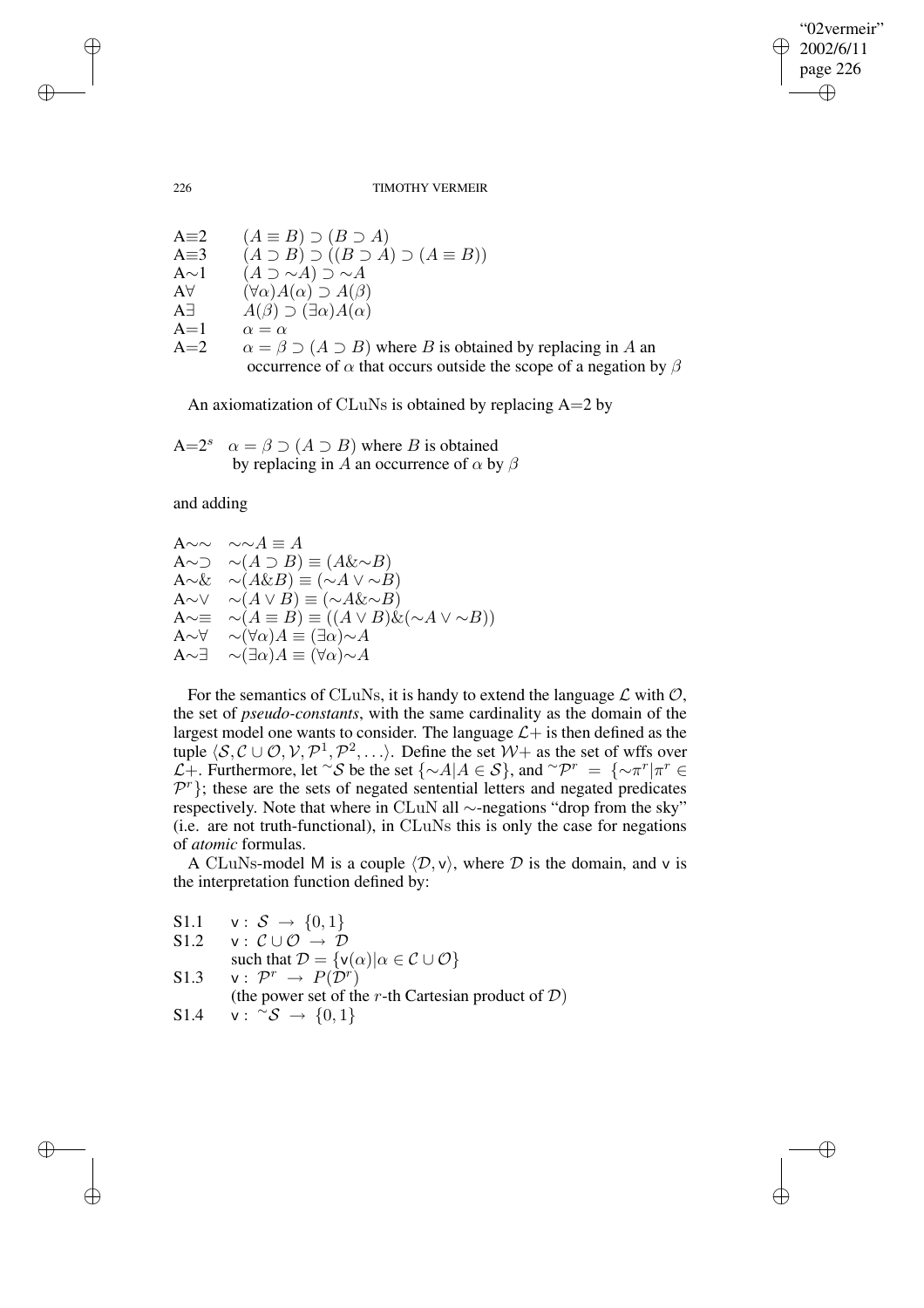S1.5 for all  $r > 0$ ,  $v: \ ^{\sim} \mathcal{P}^r \rightarrow P(\mathcal{D}^r)$ 

✐

✐

✐

✐

Hence, the valuation function defined by a model  $M = \langle \mathcal{D}, v \rangle$  is given by the following:

S2.1  $v_M : \mathcal{W}^+ \to \{0, 1\}$ S2.2 where  $A \in S$ ,  $v_M(A) = v(A)$ ;  $v_M(\perp) = 0$ S2.3  $v_M(\pi^n(\alpha_1,\ldots,\alpha_n)) = 1$  iff  $\langle v(\alpha_1),\ldots,v(\alpha_n) \rangle \in v(\pi^r)$ S2.4  $v_M(A \supset B) = 1$  iff  $v_M(A) = 0$  or  $v_M(B) = 1$ S2.5  $v_M(A\&B) = 1$  iff  $v_M(A) = 1$  and  $v_M(B) = 1$ S2.6  $v_M(A \vee B) = 1$  iff  $v_M(A) = 1$  or  $v_M(B) = 1$ S2.7  $v_M(A \equiv B) = 1$  iff  $v_M(A) = v_M(B)$ <br>S2.8  $v_M(\forall \alpha)A(\alpha) = 1$  iff  $v_M(A(\beta)) = 1$ S2.8  $v_M((\forall \alpha)A(\alpha)) = 1$  iff  $v_M(A(\beta)) = 1$  for all  $\beta \in C \cup \mathcal{O}$ <br>S2.9  $v_M((\exists \alpha)A(\alpha)) = 1$  iff  $v_M(A(\beta)) = 1$  for at least one  $\beta$ S2.9 v<sub>M</sub>(( $\exists \alpha$ )A( $\alpha$ )) = 1 iff v<sub>M</sub>(A( $\beta$ )) = 1 for at least one  $\beta \in C \cup \mathcal{O}$ <br>S2.10 v<sub>M</sub>( $\alpha = \beta$ ) = 1 iff v( $\alpha$ ) = v( $\beta$ )  $\mathsf{v}_{\mathsf{M}}(\alpha = \beta) = 1$  iff  $\mathsf{v}(\alpha) = \mathsf{v}(\beta)$ S2.11 where  $\sim A \in {}^{\sim}S$ ,  $v_M(\sim A) = 1$  iff  $v_M(A) = 0$  or  $v(\sim A) = 1$ S2.12 where  $r > 0$ ,  $v_M(\sim \pi^r(\alpha_1, ..., \alpha_r)) = 1$  iff  $\mathsf{v}_\mathsf{M}(\pi^r(\alpha_1,\ldots,\alpha_r)) = 0$ , or  $\langle v(\alpha_1),\ldots,v(\alpha_r) \rangle \in \mathsf{v}(\sim \pi^r)$ S2.13  $v_M(\sim \sim A) = v_M(A)$ S2.14  $v_M(\sim(A \supset B)) = v_M(A \& \sim B)$ S2.15  $v_M(\sim(A\&B)) = v_M(\sim A \vee \sim B)$ S2.16  $v_M(\sim(A \vee B)) = v_M(\sim A\&\sim B)$ S2.17  $v_M(\sim(A \equiv B)) = v_M((A \lor B) \& (\sim A \lor \sim B))$ S2.18  $v_M((\forall x)A(x)) = v_M((\exists x)(\sim A(x)))$ S2.19  $v_M((\exists x)A(x)) = v_M((\forall x)(\sim A(x)))$ 

In [5], the following theorems are proven:

*Theorem 1*: CLuNs *is sound with respect to the semantics.*

*Theorem 2*: CLuNs *is (strongly) complete with respect to its semantics.*

*Theorem 3*: CLuNs *is maximally paraconsistent.*

It is important to emphasize that CLuNs has a detachable implication, ⊃, unlike Priests paraconsistent logic LP.

"02vermeir" 2002/6/11 page 227

✐

✐

✐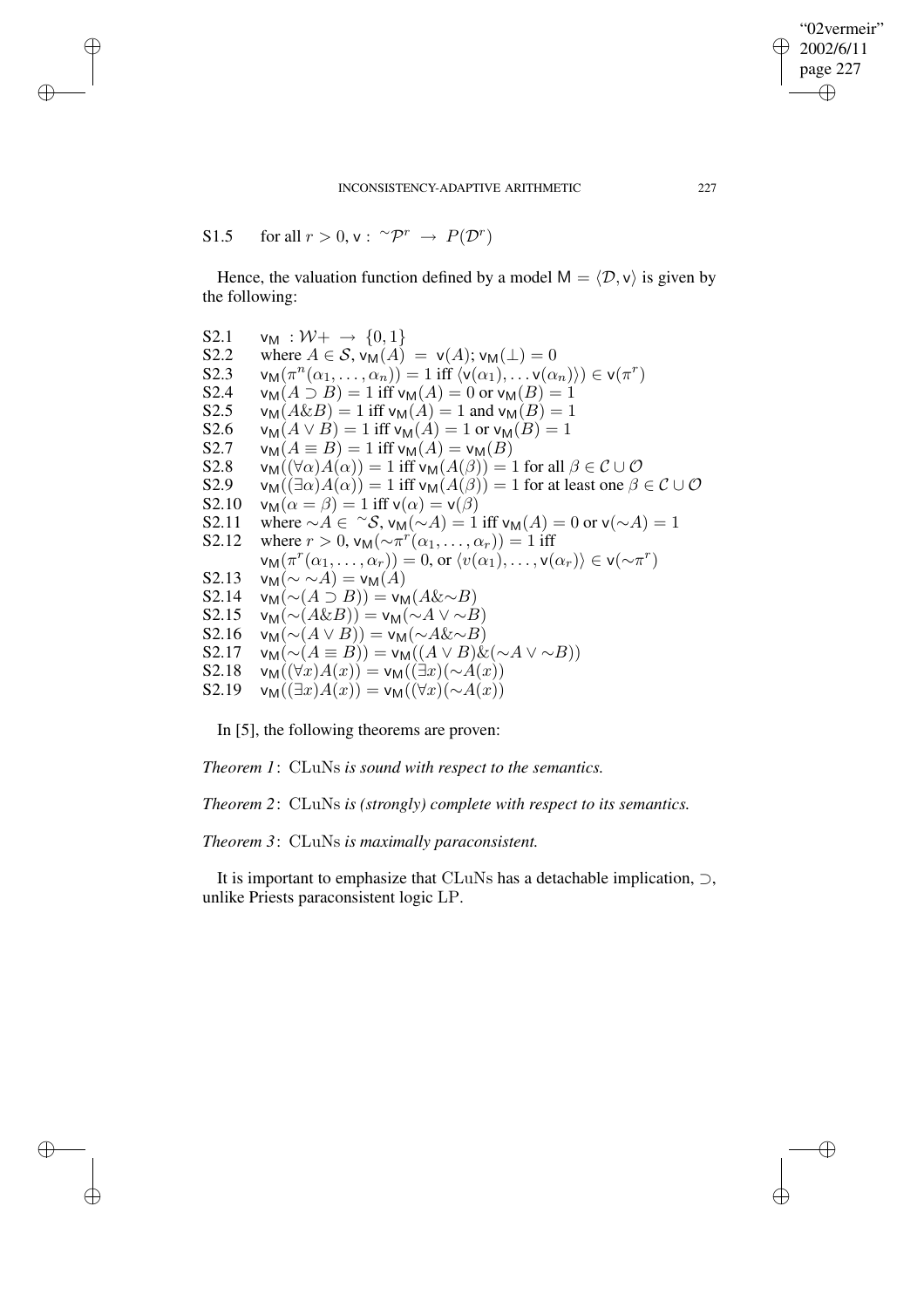228 TIMOTHY VERMEIR

"02vermeir" 2002/6/11 page 228

✐

✐

✐

✐

# 3.2. *The logic* ACLuNs2

Generally speaking, inconsistency-adaptive logics are paraconsistent, nonmonotonic logics which interpret the set of premises as consistently as possible.<sup>7</sup> They localize the inconsistencies that follow from the premises and adapt to these. This adaption must be understood as follows: where an inconsistency is involved, the rules of inference are restricted in order to avoid triviality. Where such a threat is not present, all rules can be applied to their full strength.

Inconsistency-adaptive logics are defined from two logics, known as the lower limit logic (a logic capable of handling inconsistencies) and the upper limit logic (which defines logical normality). The combination of these two logics is governed by an *adaptive strategy*. Until now, all inconsistencyadaptive logics studied have CL as upper limit logic.<sup>8</sup> The logic ACLuNs2, which we shall describe here, has CLuNs as lower limit logic, and uses the *minimal abnormality* strategy. 9

An important aspect of inconsistency-adaptive proofs is that they are *dynamic*. This means that all derivations validated only by the upper limit logic are based on the understanding of the premises provided by a certain stage of the proof. At a later stage, when our insight has grown (for instance by means of further analysis of the premises), these derivations must be reevaluated using the newly gained knowledge concerning the abnormalities present in the premises. Consider the simple example of a proof in which p and  $\sim p \vee q$  occur at a certain stage. From these CL (the upper limit logic) validates the derivation of  $q$ . However, if we would learn at a later stage that ∼p also holds (from some other premises for instance), we shall need to revise the derivation of  $q$ , since this new information tells us that both  $p$ and  $\sim p \vee q$  are true without q necessarily being true. In situations like these, where we rely on the consistent behaviour of one or more formulas to derive another formula, we speak of a formula (in this case q) being *conditionally derivable* from the premises (the condition in this case being the consistent behaviour of  $p$ ). As the example illustrates, conditionally derived formulas are not necessarily definite.

In ACLuNs2-proofs, the abnormalities are captured by the DEK-consequences of the premises. Where  $\exists A$  abbreviates A proceeded by an existential quantifier over each individual variable free in  $A$ , a  $DEK$ -formula is a

<sup>7</sup> See [2], [4] and [3], among others, for a more detailed account on adaptive logics.

<sup>8</sup> Another brand of adaptive logics, the *ampliative adaptive logics*, are an exception in this respect.

<sup>9</sup> Another well known strategy is *reliability*, see [2].

✐

✐

✐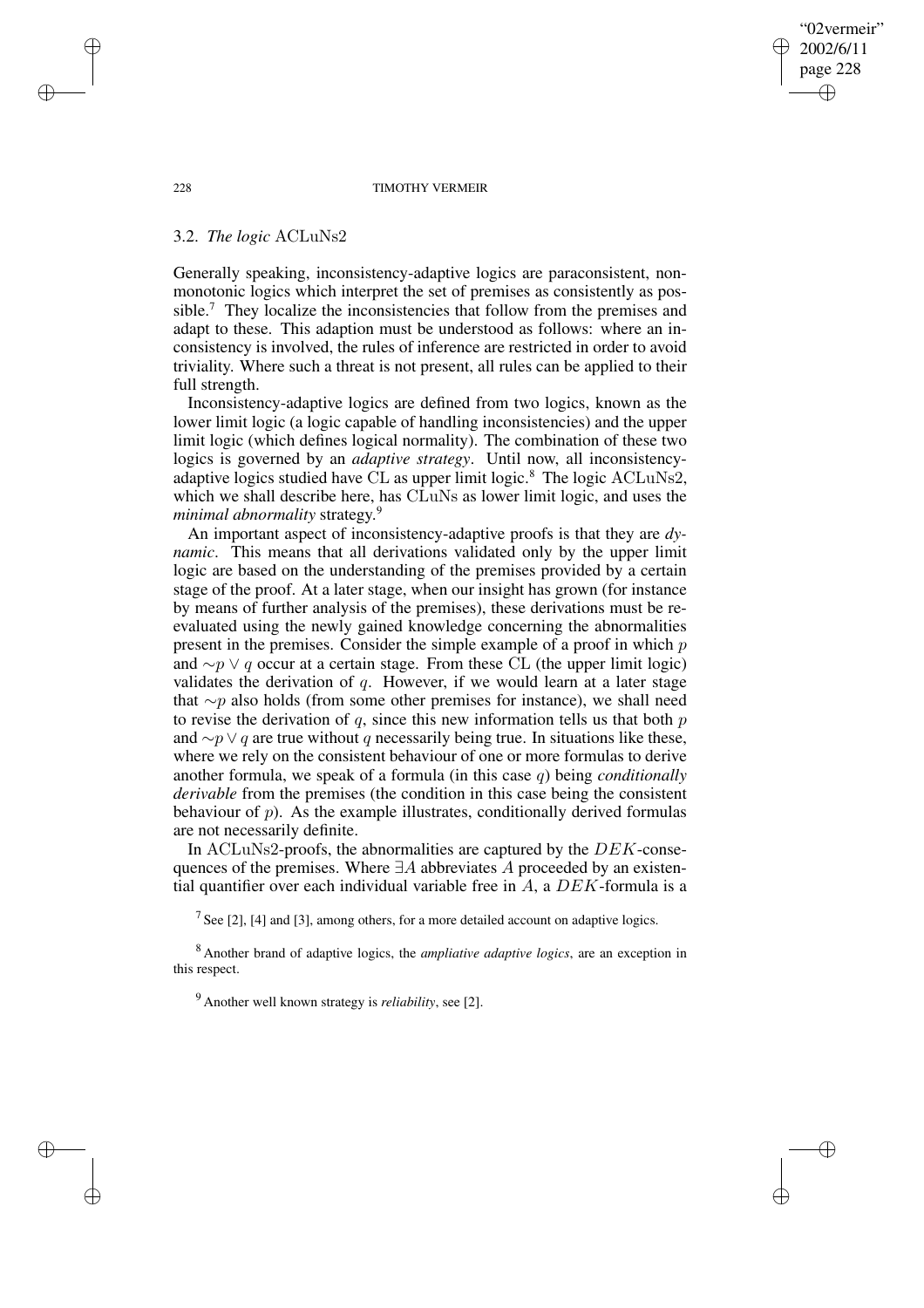formula of the form

✐

✐

✐

✐

 $\exists (A_1 \& \sim A_1) \vee \ldots \vee \exists (A_n \& \sim A_n)$ 

where all  $A_i$  are primitive formulas.<sup>10</sup> We shall abbreviate this, for the sake of simplicity, as  $DEK\{A_1, \ldots, A_n\}$ ; where I write  $DEK(\Delta)$ ,  $\Delta$  is obviously a finite set. Each such  $A_i$  is called a *factor* of the  $DEK$ -formula. A  $DEK$ -formula  $DEK(\Delta)$  is called a *minimal DEK*-consequence of a set of premises  $\Gamma$  iff  $\Gamma \vdash_{\text{CLuNs}}$   $DEK(\Delta)$  and there is no  $\Theta \subset \Delta$  such that  $\Gamma \vdash_{\text{CLuNs}} DEK(\Theta)$ . It can easily be seen that at least one factor of a minimal DEK-consequence must behave inconsistently in order to validate the entire disjunction.

As a result of the De Morgan properties present in CLuNs, ACLuNs2 has the very interesting property that abnormalities are restricted to primitive formulas only. This means that all abnormalities originate from atomic formulas.

An ACLuNs2-proof consists of a number of lines, each of which contains five elements: a line number, the formula derived, the lines from which the formula is derived, the rule used, and the condition on which this line is derived. This condition is a set of primitive formulas the consistent behaviour of which we rely on in order to derive the formula that is the second element of the line. In the above example, the fifth element of the line on which  $q$  is derived would be the set  $\{p\}$ . Naturally, conditions are *carried along*: when we use a line i, with  $\Delta$  as fifth element to derive a formula on line j,  $\Delta$  shall be a subset of the fifth element of line  $j$ , independently of the derivation rule used.

Formally, the minimal abnormality strategy is specified by the *integrity criterion*. Let  $\circ \Phi_s$  be the set of all  $\phi$ , where  $\phi$  contains one factor out of each minimal DEK-consequence (at stage s). Define  $\Phi_s$  from  $\Phi_s$  as the set of those elements of  $\sigma_{\mathcal{S}}$  that are not supersets of other elements.

*Definition 1*: *Line* j*, with* A *as second element, fulfills the integrity criterion (at stage s) iff (i) the intersection of some member of*  $\Phi_s$  *and of the fifth element of line j is empty, and (ii) for each*  $\phi \in \Phi_s$  *there is a line* k *such that the intersection of*  $\phi$  *and the fifth element of line k is empty and A is the second element of line* k*.*

The derivation rules for ACLuNs2 are the following.

 $10$  This limitation to primitive formulas is not common to all inconsistency-adaptive logics.

"02vermeir" 2002/6/11 page 229

✐

✐

✐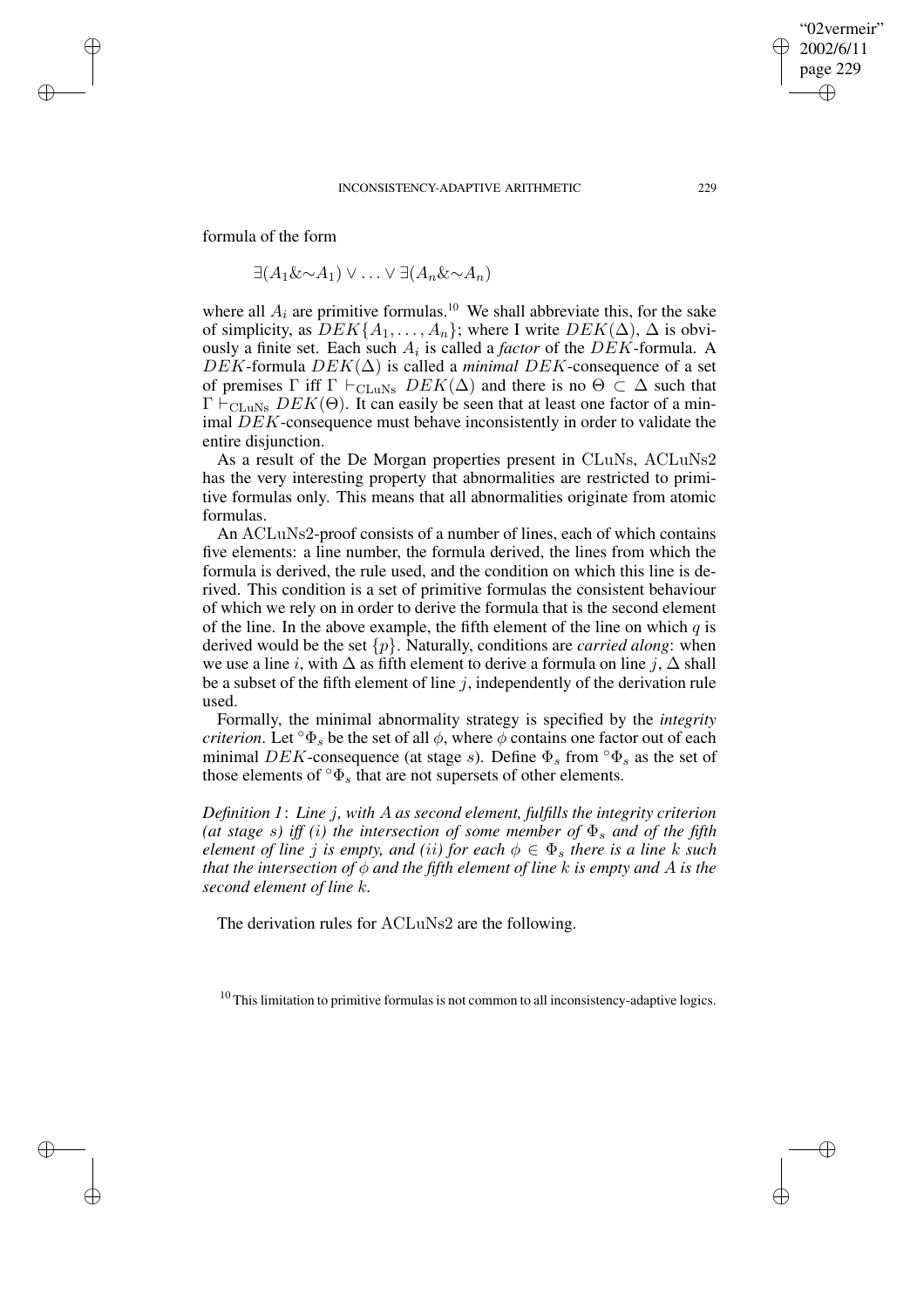# "02vermeir" 2002/6/11 page 230 ✐ ✐

✐

✐

#### 230 TIMOTHY VERMEIR

- RU If  $\vdash_{\text{CLuNs}} (A_1 \& \ldots \& A_m) \supset B$  and  $A_1, \ldots, A_m$  occur in the proof at a stage s, then add a new line to the proof, consisting of an appropriate line number,  $B$ , the numbers of the lines on which the  $A_i$  were derived, "RU", and, as fifth element, the union of the fifth elements of all lines mentioned in the third element.
- RC If  $\vdash_{\text{CLuNs}}$   $DEF\{C_1, \ldots, C_n\} \lor ((A_1 \& \ldots \& A_m) \supset B)$  and  $A_1, \ldots, A_m$  occur in the proof at a stage s (where the  $C_i$  are primitive formulas), then add a new line to the proof, consisting of an appropriate line number,  $B$ , the numbers of the lines on which the  $A_i$  were derived, "RC", and, as fifth element, the union of  $\{C_1, \ldots, C_n\}$  with the fifth elements of all lines mentioned in the third element.

At any stage s of the proof, a line i is marked (e.g. by means of a " $\uparrow$ ") iff line  $i$  does not fulfill the integrity criterion (at stage  $s$ ). A marked line is not considered as part of the proof (at that stage), and hence can not be relied upon for further derivations.

Even though the proof theory of ACLuNs2 is dynamic, we are able to define what it means for a formula to be finally ACLuNs2-derived from a set of premises. A formula A is *finally derived* in an ACLuNs2-proof from  $\Gamma$  iff A occurs as the second element of an unmarked line i of the proof, and if line  $i$  is marked in an extension of the proof, then it is unmarked in a further extension.

Let us examine a simple example.

|       | p&r                            |     | <b>PREM</b> |                  |
|-------|--------------------------------|-----|-------------|------------------|
| 2.    | $p \supset (s\&q)$             |     | <b>PREM</b> |                  |
| 3.    | $r \supset \sim(t \vee q)$     |     | <b>PREM</b> |                  |
| 4.    | $\sim s \vee \sim q$           |     | <b>PREM</b> |                  |
| 5.    | $\sim s \vee t$                |     | <b>PREM</b> |                  |
| 6.    | ŋ                              |     | RU          |                  |
| 7.    | $s\&q$                         | 2,6 | RU          | Ø                |
| 8.    | $\mathcal{S}_{0}$              |     | RU          |                  |
| $+9.$ | t.                             | 5,8 | <b>RC</b>   | $\boldsymbol{s}$ |
| 10.   | $(s\&\sim s) \vee (q\&\sim q)$ | 4,7 | RU          |                  |

At this stage of the proof,  $\Phi_{10} = \{\{q\}, \{s\}\}\$ , and hence line 9 must be marked. However, the proof can be further extended:

| 11. |                  |      | RU | Ø |
|-----|------------------|------|----|---|
| 12. | $\sim(t\vee q)$  | 3,11 | RU | Ø |
| 13. | $\sim t\&\sim q$ |      | RU | Ø |
| 14. | $\sim a$         | 13   | RU | Ø |

✐

✐

✐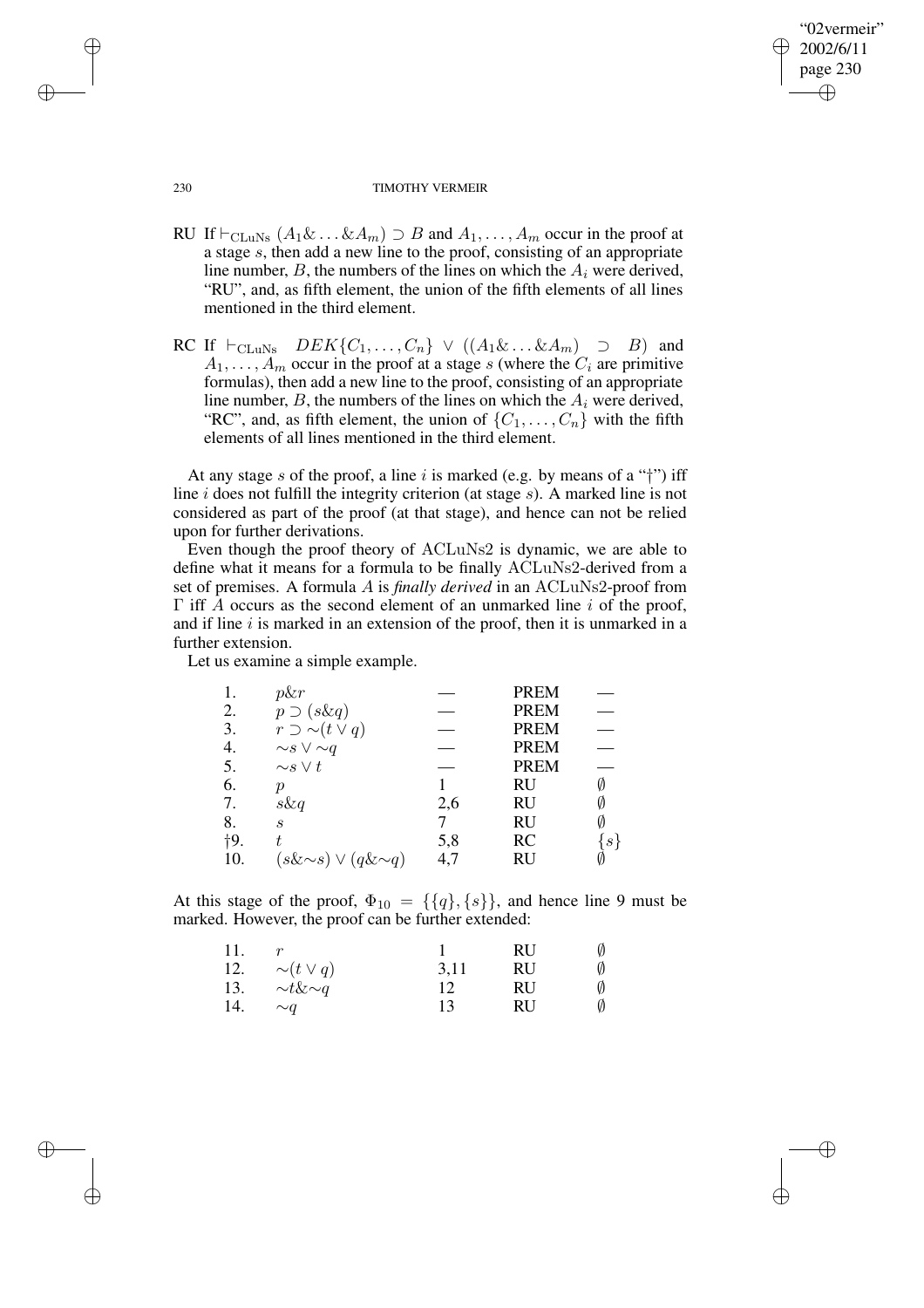| 15. | $\sim t$        | 13    | RU | Ø |
|-----|-----------------|-------|----|---|
| 16. |                 |       | RU | Ø |
|     | 17. $q\&\sim q$ | 14,16 | RU | Ø |

We now have derived a new DEK-formula,  $DEK\{q\}$  which is minimal at stage 17. As such,  $\Phi_{17} = \{\{q\}\}\$ , and the marking of line 9 must be removed, and it becomes

9.  $t$  5,8 RC  $\{s\}$ 

We can still extend the proof with the following line.

✐

✐

✐

✐

18. (t&∼t) ∨ (s&∼s) 5,8,15 RU ∅

This DEK-consequence is minimal at this stage, and forces us to mark line 9 again.

$$
\dagger 9. \t t \t\t 5.8 \t RC \t\t \{s\}
$$

This proof nicely illustrates the dynamic character of ACLuNs2-proofs: when more knowledge about the premises became available, by reasoning from them, markings were added and removed again, until a "stable" situation was reached after line 18.

For the model theoretic side of ACLuNs2 I shall be very brief. Define the set of abnormalities of a CLuNs-model M as the set Ab(M) of all *primitive* formulas A for which  $v_M(\exists (A&\sim A)) = 1$ . The ACLuNs2-models of Γ are then defined as the set of those CLuNs-models of  $\Gamma$  for which  $Ab(M)$ is minimal. More formally, a CLuNs-model M is an ACLuNs2-model of  $Γ$  iff there is no CLuNs-model M' of Γ such that  $Ab(M') ⊂ Ab(M)$ . For all further details concerning the semantics of adaptive logics, I refer the interested reader to the bibliography.

# 4. *Axiomatizing inconsistent arithmetic*

## 4.1. *Introduction: not even an attempt*

A good place to start for axiomatizing inconsistent arithmetic is the set of Peano-axioms, which define (when the underlying logic is CL) Peanoarithmetic (hereafter PA). As is clear from previous sections, the underlying logic of any system for inconsistent arithmetic can not be CL, for triviality would be inevitable. Therefore, the logic CLuNs as defined above will be

"02vermeir" 2002/6/11 page 231

✐

✐

✐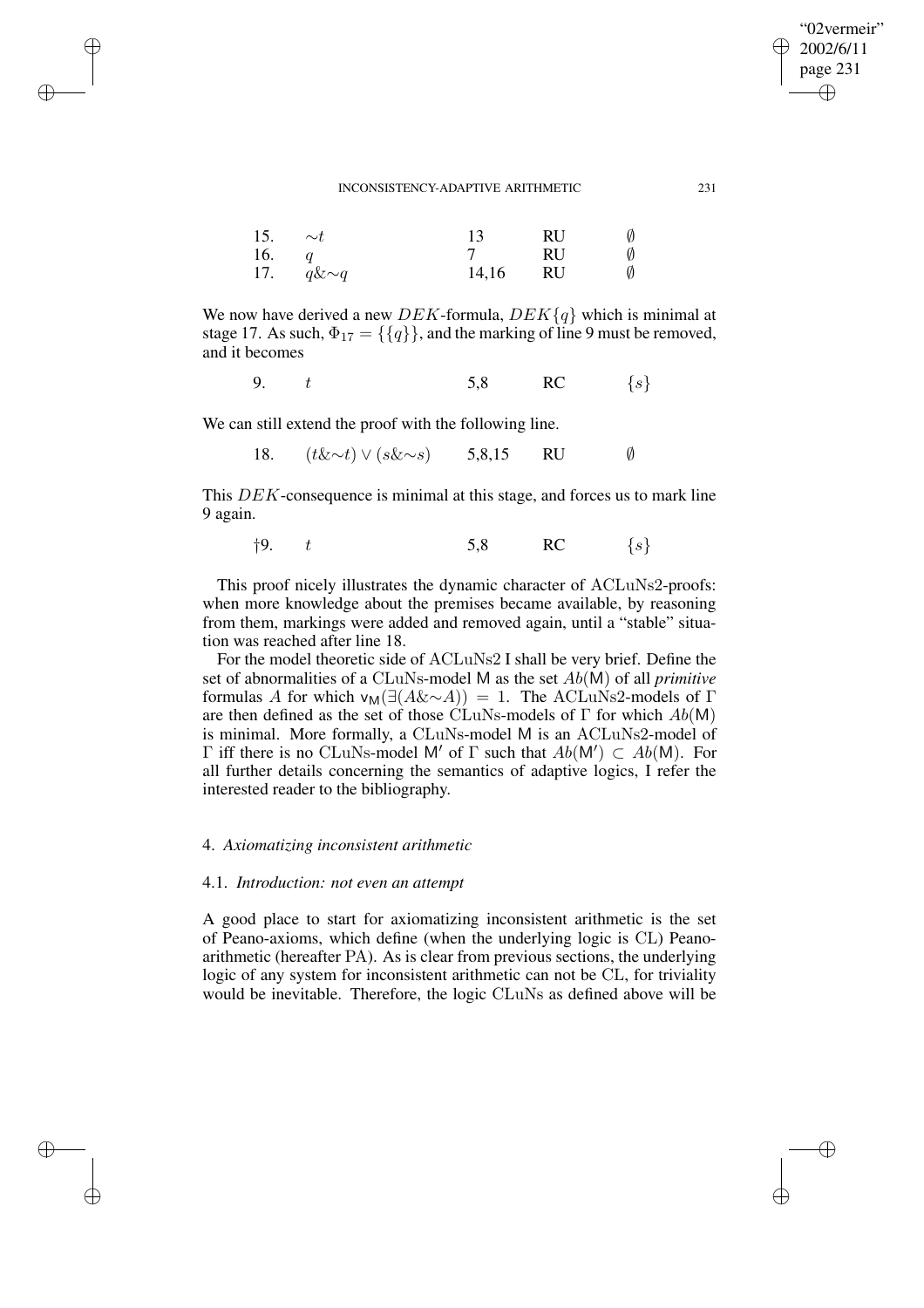✐

## 232 TIMOTHY VERMEIR

the underlying  $logic$ .<sup>11</sup> The Peano-axioms are:

$$
AX1 \quad (\forall x) \sim (0 = x')\nAX2 \quad (\forall x, y)(x' = y' \supset x = y)\nAX3 \quad (\forall x)(x + 0 = x)\nAX4 \quad (\forall x, y)(x + y' = (x + y)')\nAX5 \quad (\forall x)(x \cdot 0 = 0)\nAX6 \quad (\forall x, y)(x \cdot y' = (x \cdot y) + x)\nAX7 \quad (A(0) \& (\forall x)(A(x) \supset A(x'))) \supset (\forall x)A(x)
$$

Although the underlying logic, CLuNs, is paraconsistent, preventing the application of *ex falso quodlibet*, triviality is the result of adding

$$
A x8 \qquad L = L'
$$

✐

✐

✐

✐

to the above. The cause of this triviality lies in the combination of AX2 with AX8: from  $L = L'$  together with  $(\forall x, y)(x' = y' \supset x = y)$  one can derive, in  $L + 1$  steps, the disastrous  $0 = 1$ , trivializing everything along the way. At that point, we are at total loss.

In what follows, I will define two versions of inconsistent arithmetic, namely  $IA<sub>1</sub>$  (in subsection 4.2) and  $IA<sub>2</sub>$  (in subsection 4.3). These will solve the first problem that inconsistent arithmetic as defined by Van Bendegem and Priest,  $IA<sub>C</sub>$ , suffered: incompleteness.

# 4.2. *First attempt:* IA<sup>1</sup>

What we saw earlier on as a benefit that CLuNs has over LP, namely the presence of a detachable implication, now seems to be the cause of trouble: it is the detachable character of the implication in AX2 that leads to triviality when combined with AX8. A possible adjustment to the axioms can thus be to delete the weaken AX2 to:

$$
\text{A}x2' \qquad (\forall x, y)(\sim x' = y' \lor x = y)
$$

 $11$  The reason we take CLuNs instead of CLuN to be the appropriate logic for our purpose, is that the Schütte-properties allow us to derive more formulas. As such, they make the gap between classical logic and paraconsistent logics smaller (the Schütte-properties inhere in CL), making it possible to derive more CA-theorems. The drawback is that these properties, being related to negation, are the cause of a more extensive spreading of inconsistencies. This will turn out not to be a problem for inconsistent arithmetic.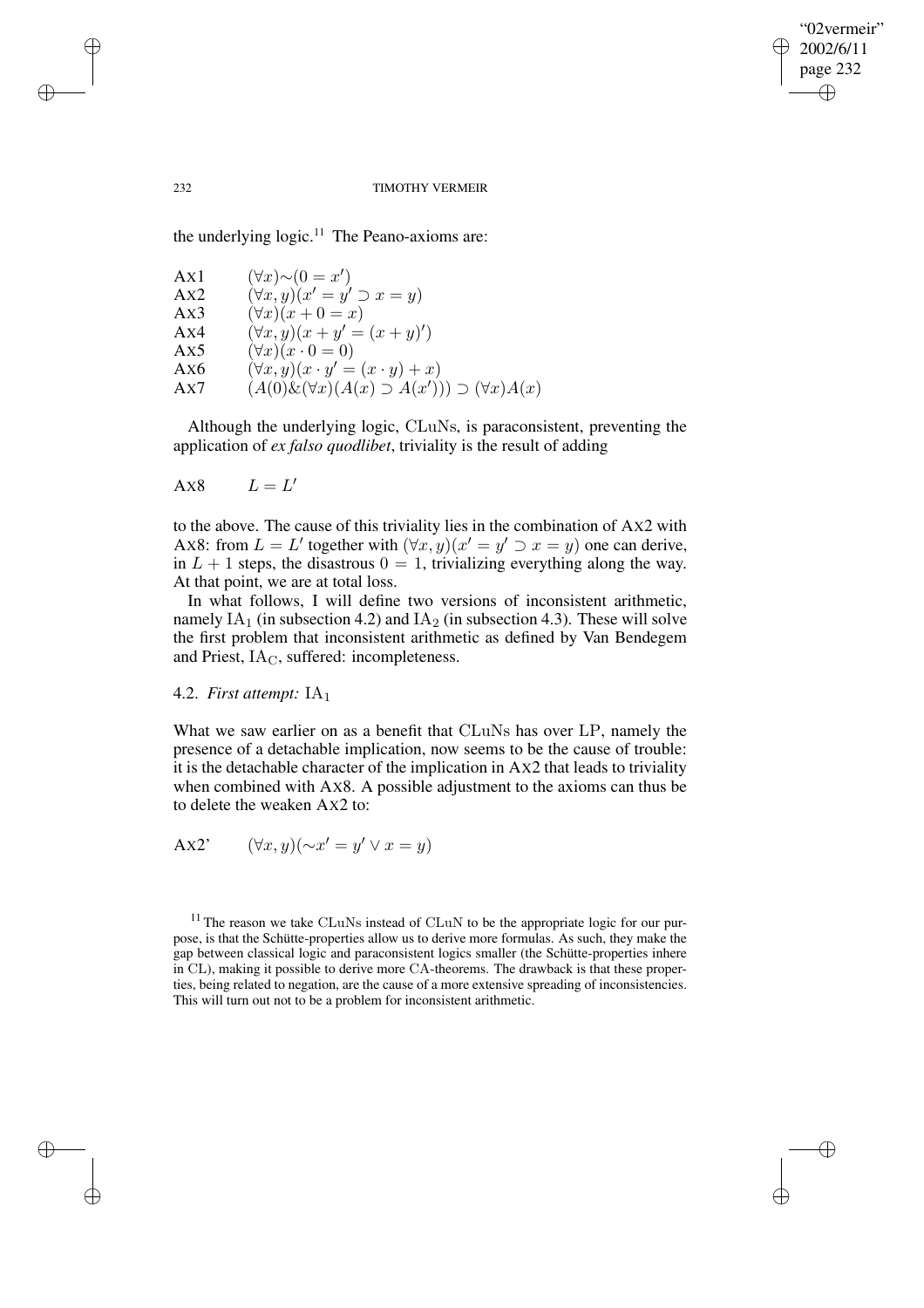✐

We can define a pseudo-implication as follows

$$
A \sqsupset B =_{\text{def}} \sim A \vee B \tag{2}
$$

such that the second axiom becomes

✐

✐

✐

✐

$$
Ax2' \qquad (\forall x, y)(x' = y' \sqsupset x = y)
$$

Note that  $\exists$  is the implication of LP, which Priest writes as " $\rightarrow$ ".

Since we are at it, we can continue in this fashion of redefining implications. Define

$$
(A \to B) =_{\text{def}} (A \supset B) \& (\sim B \supset \sim A)
$$
 (3)

This implication is, in a paraconsistent environment, stronger than the classical implication ⊃, since it reintroduces modus tollens. We can replace the last Peano-axiom, defining mathematical induction by

$$
(A(0)\&(\forall x)(A(x)\supset A(x')))\rightarrow (\forall x)A(x) \tag{4}
$$

This axiom clearly does not lead to any trouble.

However, the gain of replacing the original axiom for mathematical induction by this new version, is minimal. That is, we win modus tollens, allowing to derive from  $(\exists x) \sim A(x)$  that  $\sim A(0)$   $\vee$  ~ $(\forall x)(A(x) \supset A(x'))$ . Even if this would be an important step forward in a classical setting, we have to keep in mind that the derivation of a disjunction is in a paraconsistent environment not very interesting. Since disjunctive syllogism is not permitted in CLuNs, the gain is minimal.

We are now able to rewrite the original Peano-axioms in the following manner:

| Ax1  | $(\forall x) \sim (0 = x')$                                         |
|------|---------------------------------------------------------------------|
| Ax2' | $(\forall x, y)(x' = y' \sqsupset x = y)$                           |
| Ax3  | $(\forall x)(x+0=x)$                                                |
| Ax4  | $(\forall x, y)(x + y' = (x + y)')$                                 |
| Ax5  | $(\forall x)(x \cdot 0 = 0)$                                        |
| Ax6  | $(\forall x, y)(x \cdot y' = (x \cdot y) + x)$                      |
| Ax7' | $(A(0)\&(\forall x)(A(x)\supset A(x')))\rightarrow (\forall x)A(x)$ |
| Ax8  | $L = L'$                                                            |
|      |                                                                     |

The resulting theory, being these axioms with CLuNs as underlying logic, I shall call IA<sub>1</sub>. We denote the consequence relation of IA<sub>1</sub> by  $\vdash$ <sub>IA<sub>1</sub></sub>. If, for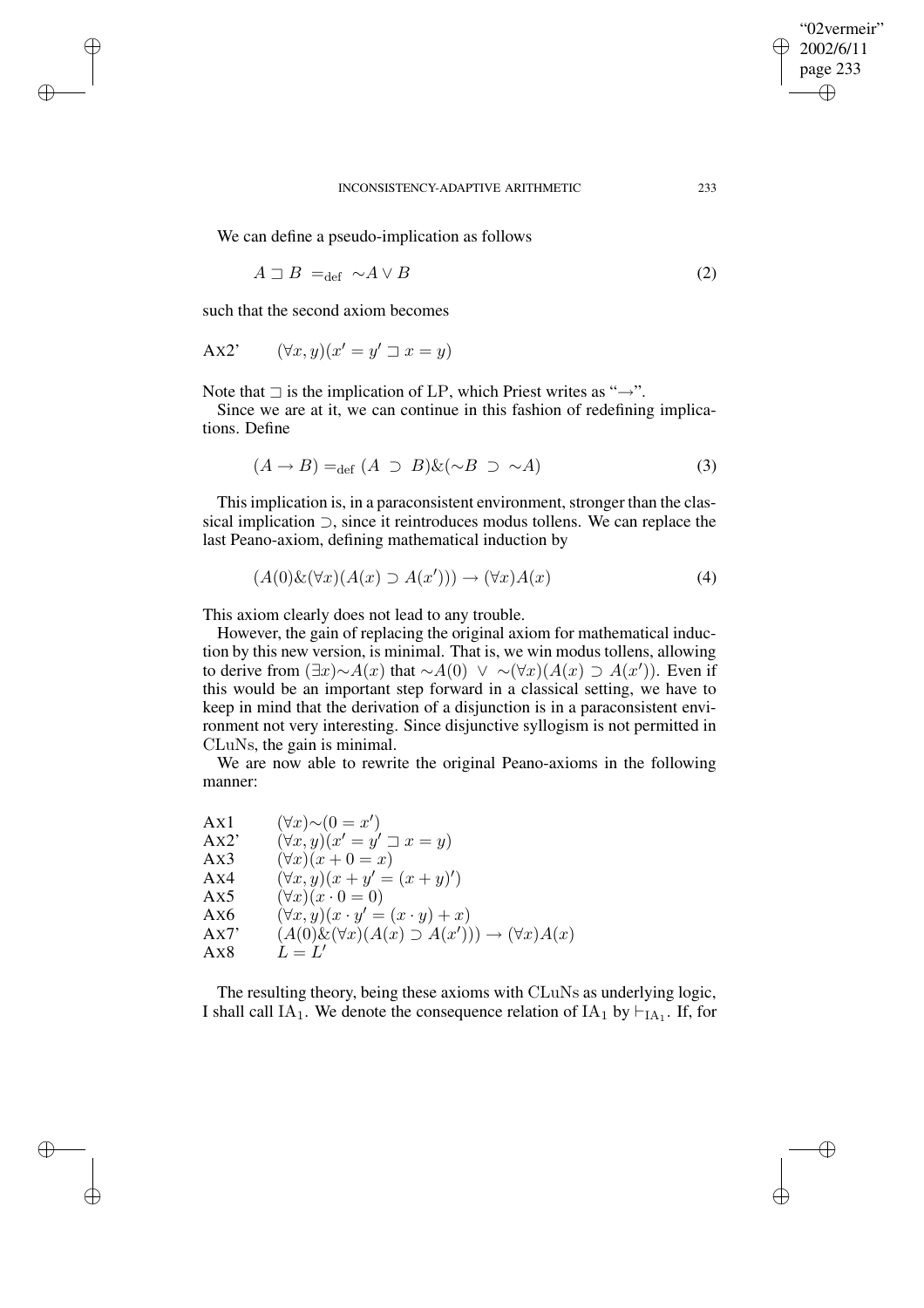✐

#### 234 TIMOTHY VERMEIR

a formula  $\phi$  and for all IA<sub>1</sub>-models M,  $v_M(\phi) = 1$ , then we write  $\models_{IA_1} \phi$ . Furthermore, let  $\mathcal{M}_{\mathrm{IA}_1}$  denote the set of  $\mathrm{IA}_1$ -models, i.e. the CLuNs-models verifying AX1 to AX8 (with the second and seventh axiom replaced as stated above).

By the properties of CLuNs, we have:

*Theorem* 4: *For any set of wffs*  $\Gamma$  *and any*  $wff \phi$ ,  $\Gamma \vdash_{IA_1} \phi$  *iff*  $\Gamma \models_{IA_1} \phi$ .

 $IA<sub>1</sub>$  has already solved one of the problems  $IA<sub>C</sub>$  suffered from:

*Theorem* 5: *Every model*  $M \in M_{IA_1}$  *is maximally non-trivial.* 

*Proof.* Let M be a model of IA<sub>1</sub>. If  $v_M(A) = 0$ , then  $v_M(A \supset B) = 1$  for all wffs B. Hence, the set  $\{\phi \mid v_M(\phi) = 1\} \cup \{A\}$  is trivial.

Incidentally, one can not replace *both* implications by the stronger one, which would result in the axiom

$$
(A(0)\&(\forall x)(A(x) \to A(x'))) \to (\forall x)A(x) \tag{5}
$$

This version of mathematical induction is to weak (due to the strong antecedent) to prove many universally quantified formulas that should come out true.<sup>12</sup>

Even though  $IA<sub>1</sub>$  is maximally non-trivial, there remain some unsolved problems. One is the third problem mentioned in section 2. Also, we still suffer from the second of the problems  $IA<sub>C</sub>$  had: the intuitively true inequalities (of the form  $\sim n = m$  where neither n nor m is zero) are not provable in  $IA<sub>1</sub>$ .

# 4.3. *Second attempt:* IA<sup>2</sup>

A possible solution to this particular problem of unprovable inequalities, is to split the (original) second Peano-axiom. If we define, within our object language, a predicate  $S$  by which we can express that a number behaves

 $12$  An example of this is the property

$$
M(x) =_{\text{def}} x < x' \tag{6}
$$

where  $\lt$  has the classical definition, that is  $x \lt y$  iff  $\exists z \neq 0 : x + z = y$ . Note that  $L \lt L$  and  $\sim (L \lt L)$  both hold. Let the number K be defined as  $K' = L \& \neg K = L$ , where the strong negation  $\neg$  is defined by  $\neg A =_{\text{def}} A \supset \bot$ . Unlike Ax 8, (5) does not enable one to prove  $(\forall x)M(x)$ . Indeed, one can not have ∼ $M(L) \supset \sim M(K)$  as ∼ $M(L)$  is true whereas  $\sim M(K)$  is false.

✐

✐

✐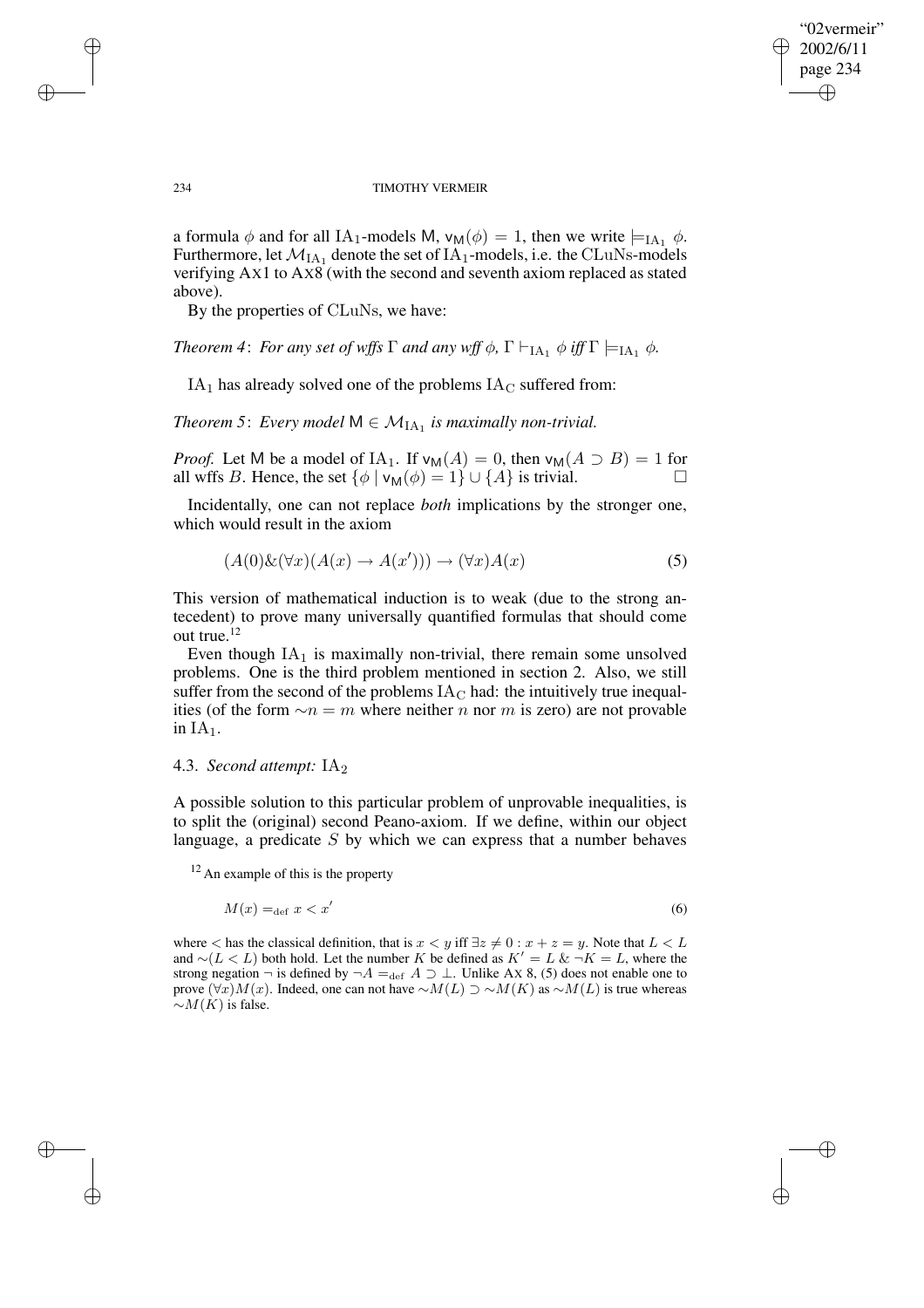✐

✐

✐

✐

consistently, then we could split axiom 2 into two distinct axioms, both with the original (detachable) implication: one for the consistent numbers, and one for all the numbers which behave inconsistently (these are the numbers that are both equal and not equal to  $L$ ). For this purpose we can use the strong negation,  $\neg$ , as defined in footnote 12. Hence we can say that

$$
(\forall x)S(x) \equiv \neg(x = L) \tag{7}
$$

Using this, we can define the rest of the numbers, i.e. those who are equal to L, and thus behave inconsistently:

$$
(\forall x)B(x) \equiv \neg S(x) \tag{8}
$$

Note that for every natural number n, either  $B(n)$ , or  $S(n)$  holds, but definitely not both (due to the strong negation).

With this in mind, we can rewrite the second Peano-axiom so that we can, once we know that certain numbers behave consistently, proceed as in classical arithmetic. And if we know for sure that two numbers both behave inconsistently, we can also use the original second axiom. So now we have

$$
AX2.1 \qquad (\forall x, y : S(x) \& S(y))(x' = y' \supset x = y)
$$
  

$$
AX2.2 \qquad (\forall x, y : B(x) \& B(y))(x' = y' \supset x = y)
$$

This splitting of the second axiom allows us to do as we always do in PA, except when for one of the two numbers involved predicate S holds, and for the other  $B$  holds. But in all other cases, this is a great step forward, especially for the "small" numbers. If we know, for instance, that  $S(m)$  and  $S(n)$ , and  $m' = n'$ , we can derive that  $m = n$ . A step we could not make in  $IA<sub>1</sub>$ .

What is more, we can strengthen these two axioms to include the use of modus tollens. This does not lead to the derivation of unwanted formulas. Hence, we can formulate

$$
AX2.1 \qquad (\forall x, y : S(x) \& S(y))(x' = y' \rightarrow x = y)
$$
  

$$
AX2.2 \qquad (\forall x, y : B(x) \& B(y))(x' = y' \rightarrow x = y)
$$

As for mathematical induction, we can preserve the stronger version  $(AXT)$ here. The resulting arithmetic will be called  $IA<sub>2</sub>$ . For  $IA<sub>2</sub>$ , we make use of notations completely analogous to those of  $IA<sub>1</sub>$ .

*Theorem* 6: *For any set of wffs*  $\Gamma$  *and any wff*  $\phi$ ,  $\Gamma \vdash_{IA_2} \phi$  *iff*  $\Gamma \models_{IA_2} \phi$ .

*"02vermeir" 2002/6/11 page 235*

✐

✐

✐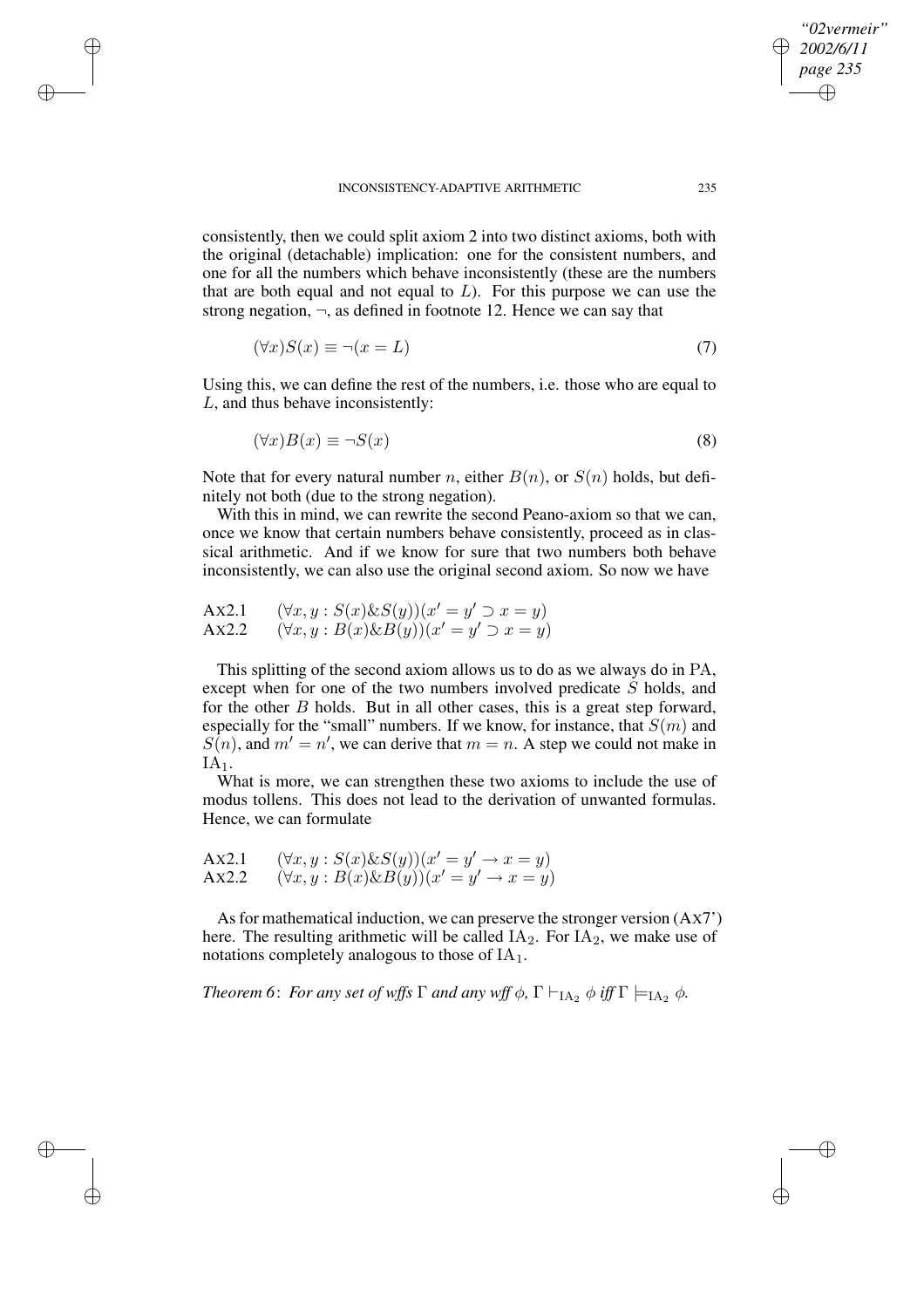## "02vermeir" 2002/6/11 page 236 ✐ ✐

✐

✐

#### 236 TIMOTHY VERMEIR

As for  $IA<sub>1</sub>$  we can prove the following theorem (the proof is omitted, for entirely analogous to the proof of theorem 5):

# *Theorem* 7: *Every*  $M \in M_{IA_2}$  *is maximally non-trivial.*

This theorem allows us to conclude that  $IA<sub>2</sub>$  is complete in the sense of [1].

With IA<sub>2</sub> we managed to reintroduce the detachable implication  $\supset$  in the second axiom. As a consequence,  $IA<sub>2</sub>$  does not have the problem that  $IA<sub>1</sub>$ has: it is possible to derive from  $m' = n'$  that  $m = n$ , *provided* we know that both m and n are either small  $(S(m)$  and  $S(n))$  or big  $(B(m)$  and  $B(n))$ . This makes the formalism terribly heavy and certainly is weird with respect to the usual mathematical practice.<sup>13</sup>

# 5. *The solution to the problem*

The solution to our problems will be twofold: for one, a final adjustment must be made to the axioms, which will result in the system for inconsistent arithmetic  $IA<sub>3</sub>$ . A second alteration will involve the underlying logic (see subsection 5.2).

# 5.1. *Third attempt:* IA<sup>3</sup>

As is clear from the above, the problem that  $IA<sub>C</sub>$ ,  $IA<sub>1</sub>$  and  $IA<sub>2</sub>$  have in common is the large, if not to say huge, amount of axioms they need in order to preserve all classical theorems. When discussing this problem in the introduction, it was stated that the cause, for  $IA<sub>C</sub>$ , lies in the absence of a detachable implication in the paraconsistent logic LP. The same holds for the  $IA_1$ . For  $IA_2$  there is the need to prove either the property S or the property B for the numbers under consideration, and this *prior* to the application of modus ponens and/or modus tollens.

The idea that will be used here, is captured beautifully in the well-known saying "if you can't beat them, join them": if modus tollens is not allowed in

✐

✐

✐

 $13$  The obvious objection against this "problem" is to state that L was chosen to be large enough to not have any physical meaning, and thus not to be present in arithmetical practice. Let me reply by saying that many interesting, practical aspects of mathematics, like for instance imaginary numbers, have started out as purely theoretical concepts, with absolutely no "physical meaning". One day L *could* have some significance in our understanding of the world.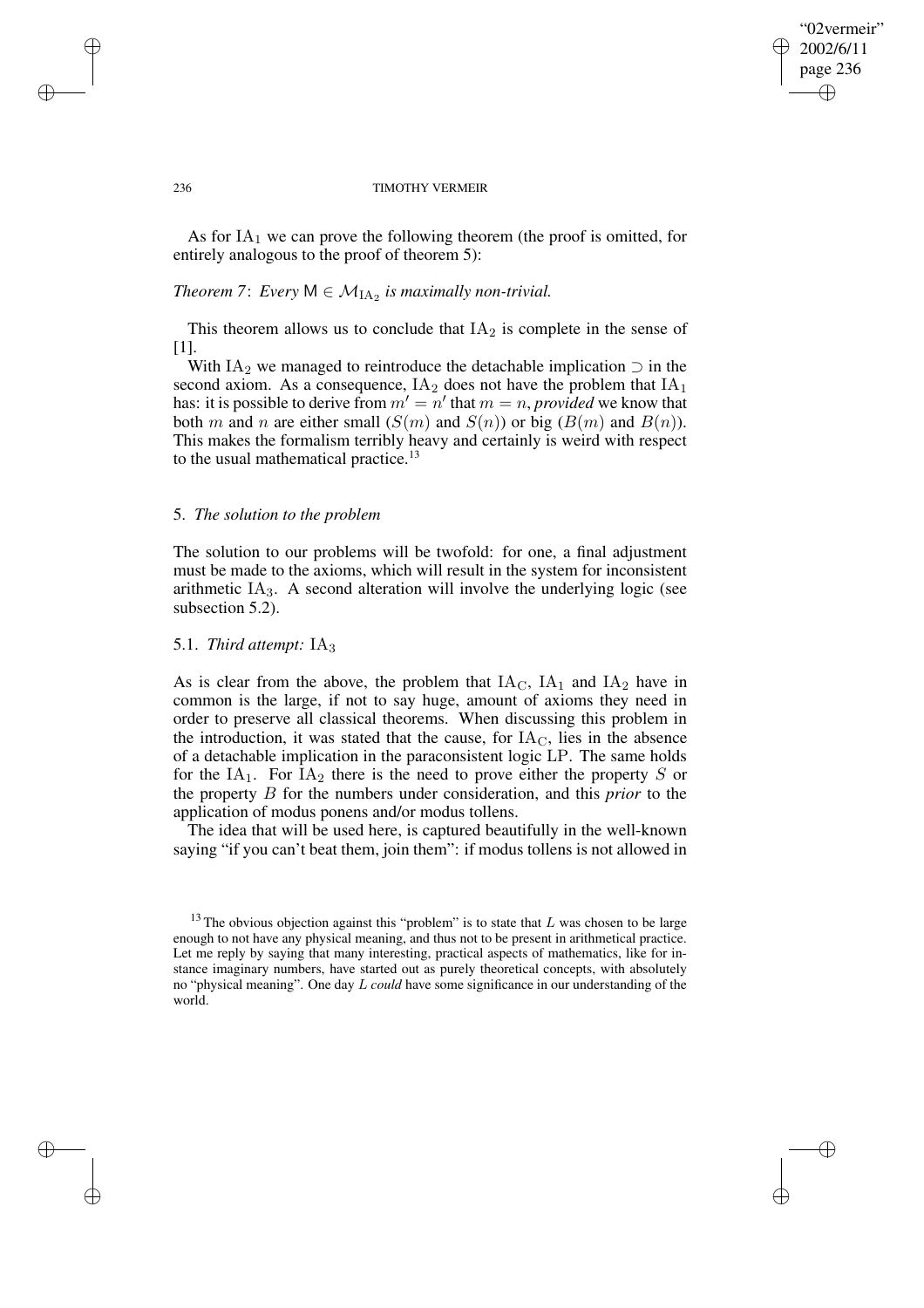a paraconsistent logic, like CLuNs, then we can just as well take up the contraposed version of Ax2 in the list of axioms. As such, we define  $A x 2^{CP}$ :

$$
AX2^{CP} \quad (\forall x, y)(\sim x = y \supset \sim x' = y')
$$

✐

✐

✐

✐

Note that we use the ⊃-implication, since allowing for modus tollens would be disastrous (from  $K' = L'$  we could then derive that  $K = L$ ).

This axiom, together with AX1, will enable us to derive any desired inequality. This solves the second of the problems from section 2: the axiomatization of inconsistent arithmetic given by  $IA<sub>3</sub>$  is finite, and does not need more than L axioms.

| Ax1        | $(\forall x) \sim (0 = x')$                                         |
|------------|---------------------------------------------------------------------|
| $AX2^{CP}$ | $(\forall x, y)(\sim x = y \supset \sim x' = y')$                   |
| Ax3        | $(\forall x)(x+0=x)$                                                |
| Ax4        | $(\forall x, y)(x + y' = (x + y)')$                                 |
| Ax5        | $(\forall x)(x \cdot 0 = 0)$                                        |
| Ax6        | $(\forall x, y)(x \cdot y' = (x \cdot y) + x)$                      |
| Ax7'       | $(A(0)\&(\forall x)(A(x)\supset A(x')))\rightarrow (\forall x)A(x)$ |
| Ax8        | $L=L'$                                                              |

As for  $IA<sub>1</sub>$  and  $IA<sub>2</sub>$ , we can state the following theorems:

*Theorem* 8: *For any set of wffs*  $\Gamma$  *and any*  $wff \phi$ ,  $\Gamma \vdash_{IA3} \phi$  *iff*  $\Gamma \models_{IA3} \phi$ .

*Theorem* 9: *Every model*  $M \in M_{IA_3}$  *is maximally non-trivial.* 

Although  $IA<sub>3</sub>$  does not suffer the first two of the three problems from section 2, it is not yet the ideal axiomatization of inconsistent arithmetic. We lack an axiom stating that if two small numbers  $n'$  and  $m'$  are equal, then n and  $m$  are. This is as a matter of fact only half a problem: the axioms stated above suffice to derive all truths in inconsistent arithmetic. But, the direct line between  $n' = m'$  and  $n = m$  is lost: we have to prove independently of the premise  $n' = m'$  that n and m are equal. But this is not a problem, since they *are*. The problem arises when  $n$  and  $m$  are variables in an equation: in that case there is no way to derive the desired equality in  $IA<sub>3</sub>$ .

Furthermore, the third problem of section 2, concerning minimal abnormality, still remains.

These two problems will be solved by what we shall call "IAA", the system for inconsistent arithmetic to be defined in the next section.

"02vermeir" 2002/6/11 page 237

✐

✐

✐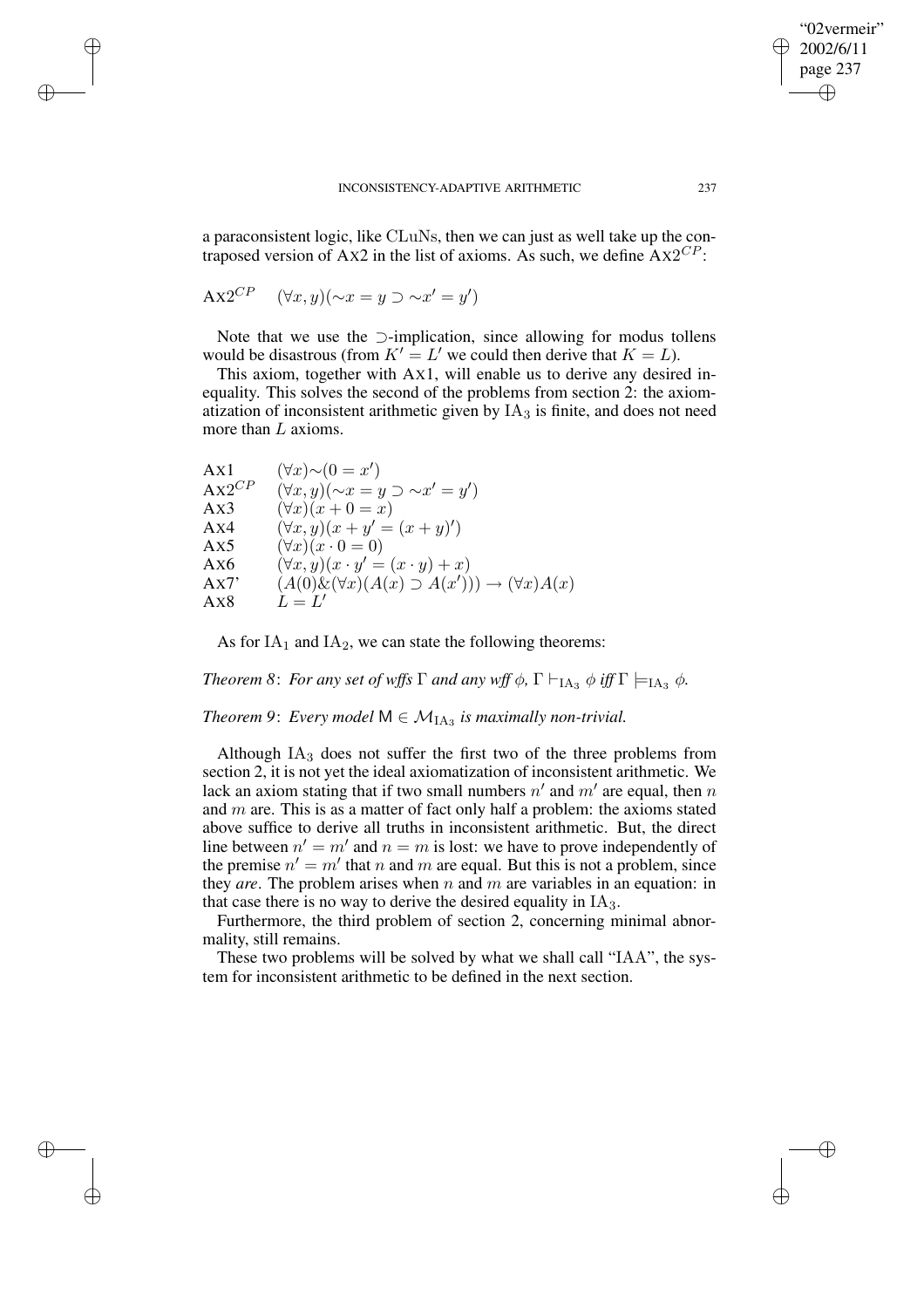## "02vermeir" 2002/6/11 page 238 ✐ ✐

✐

✐

#### 238 TIMOTHY VERMEIR

## 5.2. *Final attempt and solution:* IAA

To overcome the shortcomings of  $IA<sub>3</sub>$ , we need to abandon the monotonic paraconsistent logic CLuNs and turn to an inconsistency-adaptive logic, namely ACLuNs2. As was shown in subsection 3.2, the logic ACLuNs2 selects the minimal abnormal models from the set of CLuNs-models of some set Γ. We will call the number-theory defined by the Peano-style axioms of the section above, namely

| Ax1        | $(\forall x) \sim (0 = x')$                                         |
|------------|---------------------------------------------------------------------|
| $AX2^{CP}$ | $(\forall x, y)(\sim x = y \supset \sim x' = y')$                   |
| Ax3        | $(\forall x)(x+0=x)$                                                |
| Ax4        | $(\forall x, y)(x + y' = (x + y)')$                                 |
| Ax5        | $(\forall x)(x \cdot 0 = 0)$                                        |
| Ax6        | $(\forall x, y)(x \cdot y' = (x \cdot y) + x)$                      |
| Ax7'       | $(A(0)\&(\forall x)(A(x)\supset A(x')))\rightarrow (\forall x)A(x)$ |
| Ax8        | $L=L'$                                                              |
|            |                                                                     |

together with ACLuNs2 as underlying logic, IAA.

The effect of this on inconsistent arithmetic is twofold. For one, there are no models  $M \in \mathcal{M}_{IAA}$  for which  $v_M(n = m) = 1$  if n and/or m are classically smaller than  $L$ , and classically different of one another. It is not very difficult to see why this is the case. When a formula of the form  $~\sim A$  is stated in the list of axioms, there are, according to the clauses of the CLuNs-semantics, two possibilities: either A is false ( $v_M(A) = 0$ ), making  $\sim$ A consistently true in the model; or A is an abnormality, in which case  $\nu_M(A) = \nu_M(\sim A) = 1$ . In the set of all CLuNs-models both possibilities occur. On the other hand, ACLuNs2 selects minimal abnormal models, which assures that the first possibility is chosen, *unless* the axioms require the second one (as is the case for  $L$  and all numbers classically greater than  $L$ ).

For IAA, this means that if the first axiom states that  $\sim 0 = 5$ , then in every model M,  $v_M(0 = 5) = 0$ . Since there is no axiom stating that  $0 = 5$  must also be true, the abnormality is not demanded by the axioms, and thus  $\mathcal{M}_{\text{IAA}}$ does not include models in which the formula *does* behave inconsistently.

The eighth axiom  $L = L'$  causes an abnormality, since  $\sim L = L'$  follows from AX1 and AX2<sup>CP</sup>. The result is that for all  $M \in \mathcal{M}_{\text{IAA}}$ ,  $v_M(L = L')$  =  $v_M(\sim L = L') = 1$ . By the axioms, all equations concerning only numbers larger than L will behave inconsistently.

A second effect of the selection of minimal abnormal models will be that some derivation rules will be reintroduced. As we have seen in the section on ACLuNs2, modus tollens, disjunctive syllogism and some other rules are

✐

✐

✐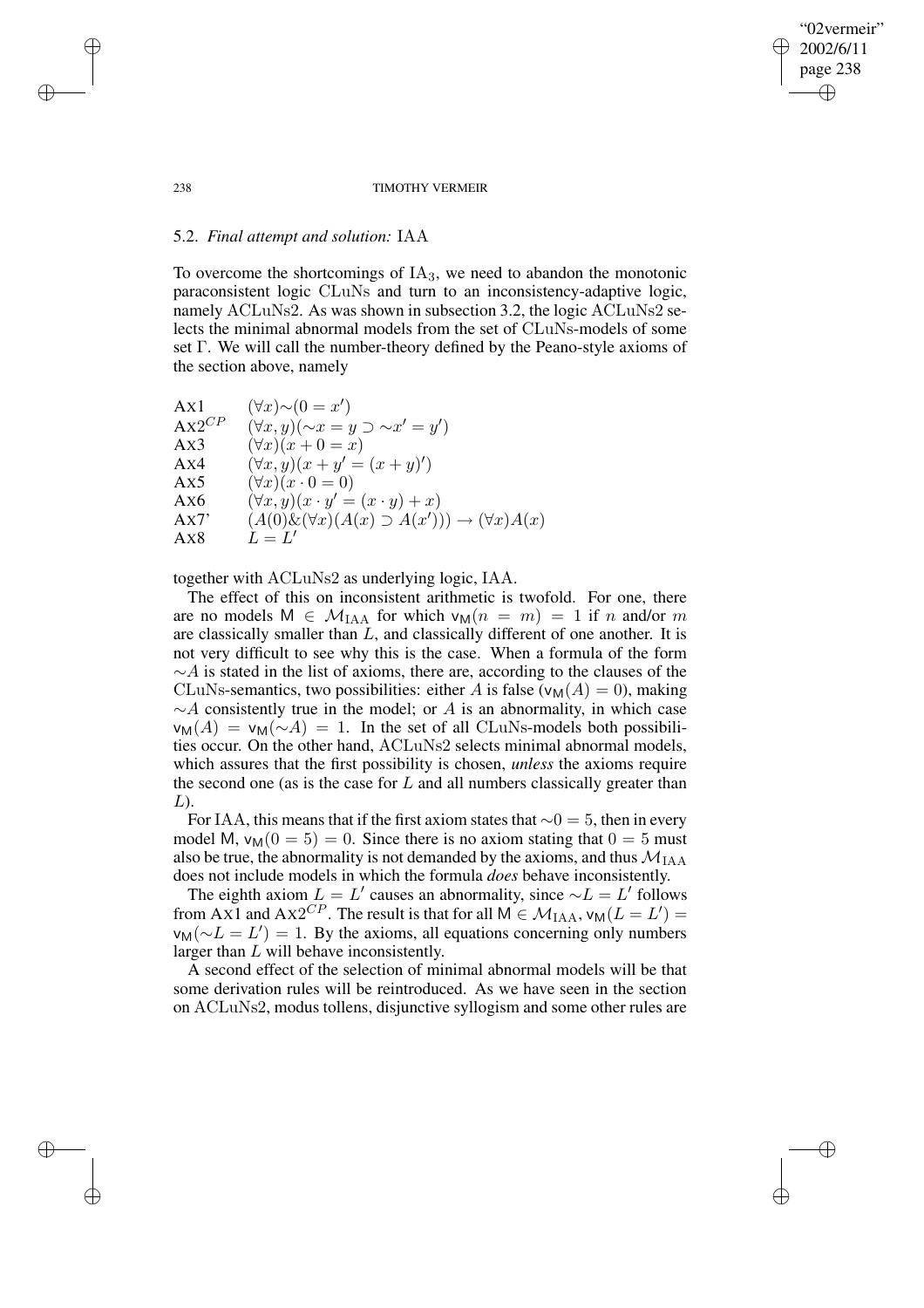*conditionally* applicable. This is a great step forward when working with unknown values, as is quite common in arithmetical practice. When we, for instance, know that  $n = m$ , although we do not have any idea of which numbers n and m actually are, we can derive in IAA that there predecessors  $p(n)$  and  $p(m)$  are equal, *provided*  $n = m$  is a consistent formula, i.e. is not true together with  $~\sim n = m$ .

Since the abnormalities in inconsistent arithmetic are restricted to those formulas containing only numbers equal to or larger than L, the condition

"the formula  $n = m$  must behave consistently"

can be reformulated as

✐

✐

✐

✐

" $\neg n = L$  and  $\neg m = L$ "

As such, the consistency requirement is reduced to the requirement of not being equal to L.

Let us now investigate whether the system we have constructed is able to overcome the three objections we raised against the original number theory IAC. First of all, it is quite obvious that IAA is complete in the sense described in subsection 2, in view of the following theorem, the proof of which is that of theorem 5.

# *Theorem 10: Every model*  $M \in M_{IAA}$  *is maximally non-trivial.*

In addition to this theorem, stating maximal non-triviality for all IAAmodels, we can prove the set of IAA-theorems to be maximally non-trivial.

*Theorem 11*: *The set of* IAA*-theorems is maximally non-trivial. That is, for every formula A, either*  $\vdash_{\text{IAA}} A$  *or*  $\vdash_{\text{IAA}} \neg A$ .

*Proof.* Consider the collapsed model M with domain  $\mathcal{D} = \{[0], [1], \ldots, [K]\}$ ,  $[L, L', \ldots]$ } that has CLuNs as its underlying logic. Clearly M is a minimally abnormal model (ACLuNs2-model) of IAA. Remark that the domain  $D$  has exactly L elements, that  $[0]$  is the only element of  $D$  that is not the successor of any other element, that  $L$  is the only element that is its own successor, and that the addition and multiplication functions behave as expected.

It is easily seen that any minimally abnormal model  $M'$  of IAA is isomorphic to M, and hence is equivalent to M (verifies and falsifies the same formulas). It follows that  $\{A|\mathsf{v}_{\mathsf{M}}(A) = 1\} = \{A|\mathsf{v}_{\mathsf{M}'}(A) = 1\}$ . But then in view of Theorem 10, the set of formulas verified by all ACLuNs2-models of IAA

"02vermeir" 2002/6/11 page 239

✐

✐

✐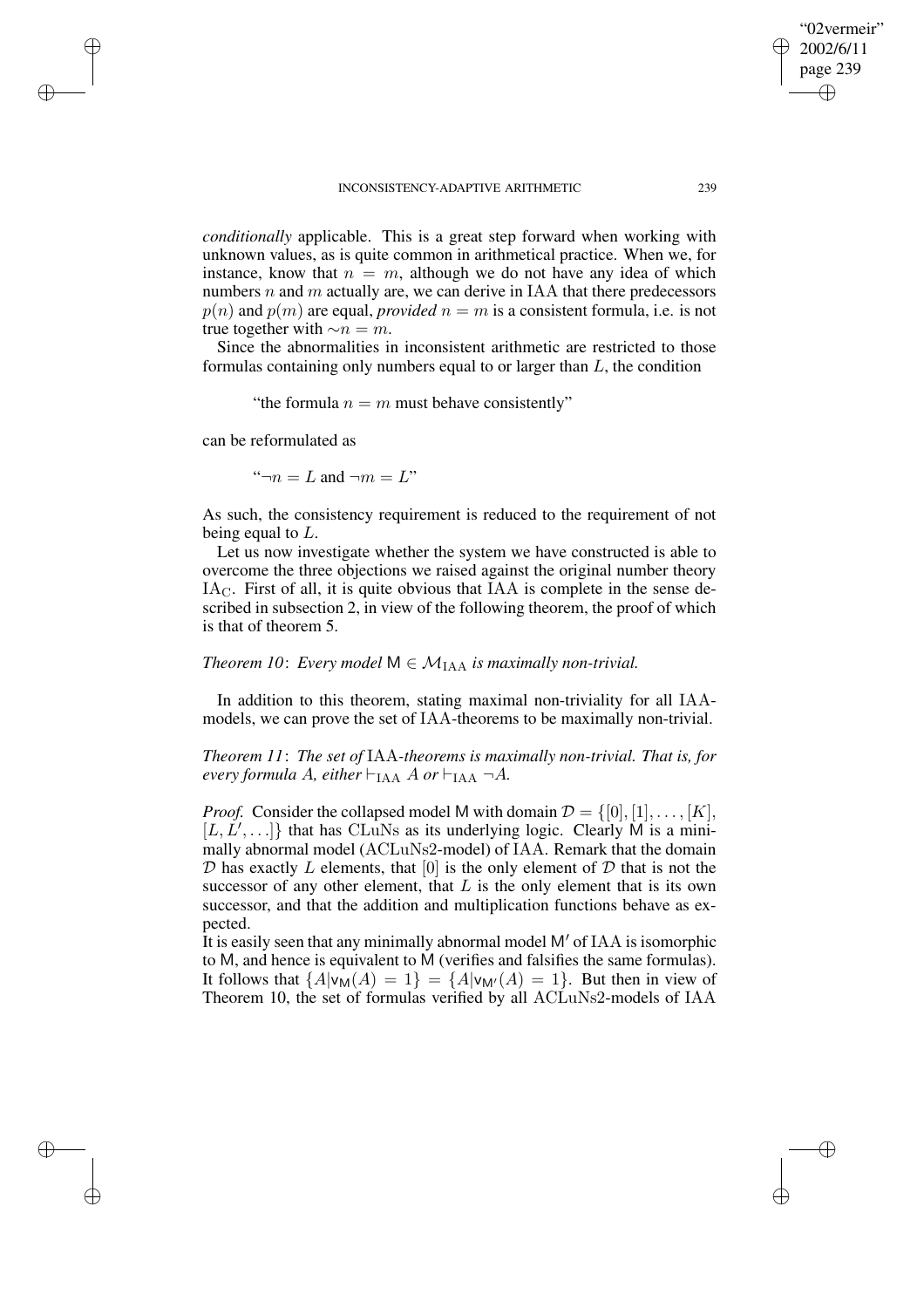✐

#### 240 TIMOTHY VERMEIR

is maximally non-trivial. In view of the completeness of ACLuNs2 with respect to its models,  $Cn_{\text{ACLuNs2}}(IAA)$  is maximally non-trivial.

This theorem proves IAA to be complete in the sense of Batens' [1] as stated in section 2.

Secondly, there is no need for the elaborate list of axioms that were needed to state the inequalities true in CA: axioms Ax1 and  $AX2^{CP}$  ensure that for every two numbers *n* and *m*, if  $\vdash_{\text{CA}} \sim n = m$  then  $\vdash_{\text{IAA}} \sim n = m$ .

And thirdly, by the construction of ACLuNs2, with its minimal abnormality strategy, we know that there are no models  $M \in \mathcal{M}_{IAA}$  in which there are more true contradictions than required by IAA.

## 6. *Closing remarks*

What has happened in this paper? The domain of the IAA-models is the same as that of the  $IA<sub>C</sub>$ -models and so are the functions (successor, addition and multiplication) defined on the domain. Even the assignment functions of both types of models are in a sense equivalent. The central change concerns the logic: LP was replaced by ACLuNs2. As a result, the three objections against  $IA<sub>C</sub>$  are avoided. First, IAA is complete in Gödel's sense: for each closed formula A, either A or  $\neg A$  is an IAA-theorem. Next, IAA has an axiomatization that is sensible with respect to IAA in that the number of axioms is IAA-significant. Finally, IAA has no models in which some number that is classically smaller than  $L$  is its own successor.

IAA is different from  $IA<sub>C</sub>$ . So, the point I tried to make in this paper does not concern the literal system presented by Van Bendegem and Priest, but rather its intuitive interpretation. The properties that seem to make  $IA<sub>C</sub>$ attractive stem precisely from this interpretation. For example, the  $IA<sub>C</sub>$ models are not attractive because, notwithstanding the collapse from  $L$  on,  $1 = 0$  is *false* in them, but because it is *false only* in them. This fact is warranted by IAA, thanks to the underlying logic ACLuNs2, but cannot be warranted by  $IA<sub>C</sub>$  because of its underlying logic LP.

E-mail: timothy.vermeir@planetinternet.be

## REFERENCES

[1] Diderik Batens. The demise of rich finitism. A study in the limitations of paraconsistency. To appear.

✐

✐

✐